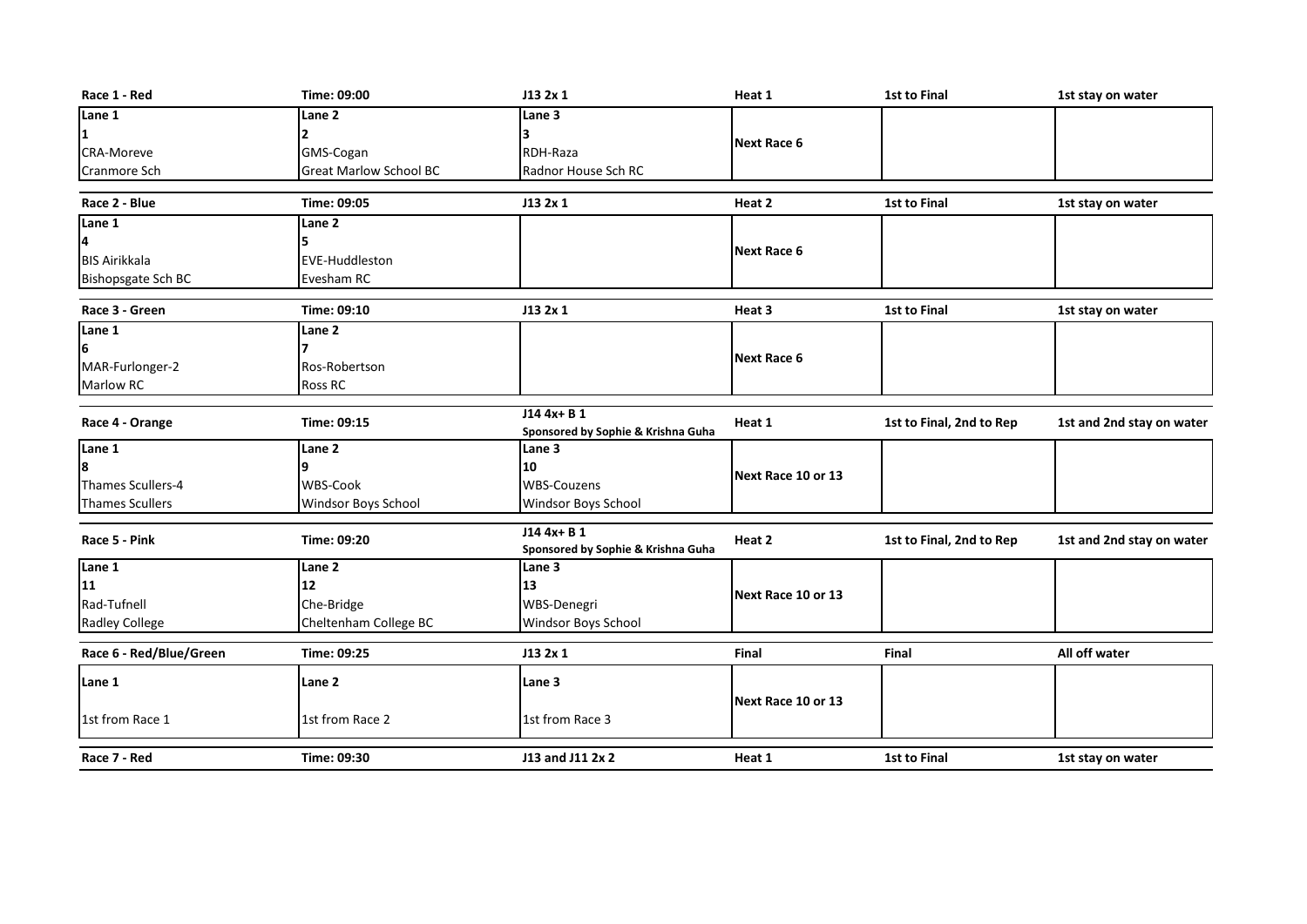| Lane 1                   | Lane 2                        | Lane 3                                             |                     |                          |                           |
|--------------------------|-------------------------------|----------------------------------------------------|---------------------|--------------------------|---------------------------|
| 14                       | 15                            | 16                                                 | <b>Next Race 14</b> |                          |                           |
| HIN-Burt                 | GMS-Clayton                   | <b>TKC-Keane</b>                                   |                     |                          |                           |
| Hinksey Sculling Sch     | <b>Great Marlow School BC</b> | Team Keane Sculling Sch (J11)                      |                     |                          |                           |
| Race 8 - Blue            | Time: 09:35                   | J13 2x 2                                           | Heat 2              | 1st to Final             | 1st stay on water         |
| Lane $\overline{1}$      | Lane 2                        |                                                    |                     |                          |                           |
| 17                       | 18                            |                                                    | <b>Next Race 14</b> |                          |                           |
| SUA-Beason-2             | NUN-James                     |                                                    |                     |                          |                           |
| Stratford-upon-Avon BC   | Nottingham and Union RC       |                                                    |                     |                          |                           |
| Race 9 - Green           | Time: 09:40                   | J132x2                                             | Heat 3              | 1st to Final             | 1st stay on water         |
| Lane 1                   | Lane 2                        |                                                    |                     |                          |                           |
| 19                       | 20                            |                                                    |                     |                          |                           |
| CRA-Hinds                | HIN-Turnbull                  |                                                    | <b>Next Race 14</b> |                          |                           |
| Cranmore Sch             | Hinksey Sculling Sch          |                                                    |                     |                          |                           |
|                          |                               | $J144x + B1$                                       |                     |                          |                           |
| Race 10 - Orange/Pink    | Time: 09:45                   | Sponsored by Sophie & Krishna Guha                 | Repechage           | 1st to Final             | 1st stay on water         |
| Lane 1                   | Lane 2                        |                                                    |                     |                          |                           |
|                          |                               |                                                    | <b>Next Race 13</b> |                          |                           |
| 2nd from Race 4          | 2nd from Race 5               |                                                    |                     |                          |                           |
|                          |                               |                                                    |                     |                          |                           |
| Race 11 - Pink           | Time: 09:50                   | WJ12 1x 1                                          | Heat 1              | 1st to Final, 2nd to Rep | 1st and 2nd stay on water |
| Lane 1                   | Lane 2                        | Lane 3                                             |                     |                          |                           |
| 21                       | 22                            | 23                                                 | Next Race 15 or 18  |                          |                           |
| <b>HED-Stapley</b>       | NUN-Forward                   | CRA-Bhagat                                         |                     |                          |                           |
| Headington Sch Oxford BC | Nottingham and Union RC       | Cranmore Sch                                       |                     |                          |                           |
| Race 12 - Yellow         | Time: 09:55                   | WJ12 1x 1                                          | Heat 2              | 1st to Final, 2nd to Rep | 1st and 2nd stay on water |
| Lane 1                   | Lane 2                        | Lane 3                                             |                     |                          |                           |
| 24                       | 25                            | 26                                                 |                     |                          |                           |
| HED-O'Gorman             | NUN-Penn                      | <b>CFR-Burnett</b>                                 | Next Race 15 or 18  |                          |                           |
| Headington Sch Oxford BC | Nottingham and Union RC       | Cheney Sch Oxford BC                               |                     |                          |                           |
|                          |                               |                                                    |                     |                          |                           |
| Race 13 - Orange/Pink    | Time: 10:00                   | $J144x + B1$<br>Sponsored by Sophie & Krishna Guha | Final               | Final                    | All off water             |
|                          |                               |                                                    |                     |                          |                           |
| Lane 1                   | Lane 2                        | Lane 3                                             |                     |                          |                           |
| 1st from Race 1          | 1st from Race 2               | 1st from Race 3                                    |                     |                          |                           |
|                          |                               |                                                    |                     |                          |                           |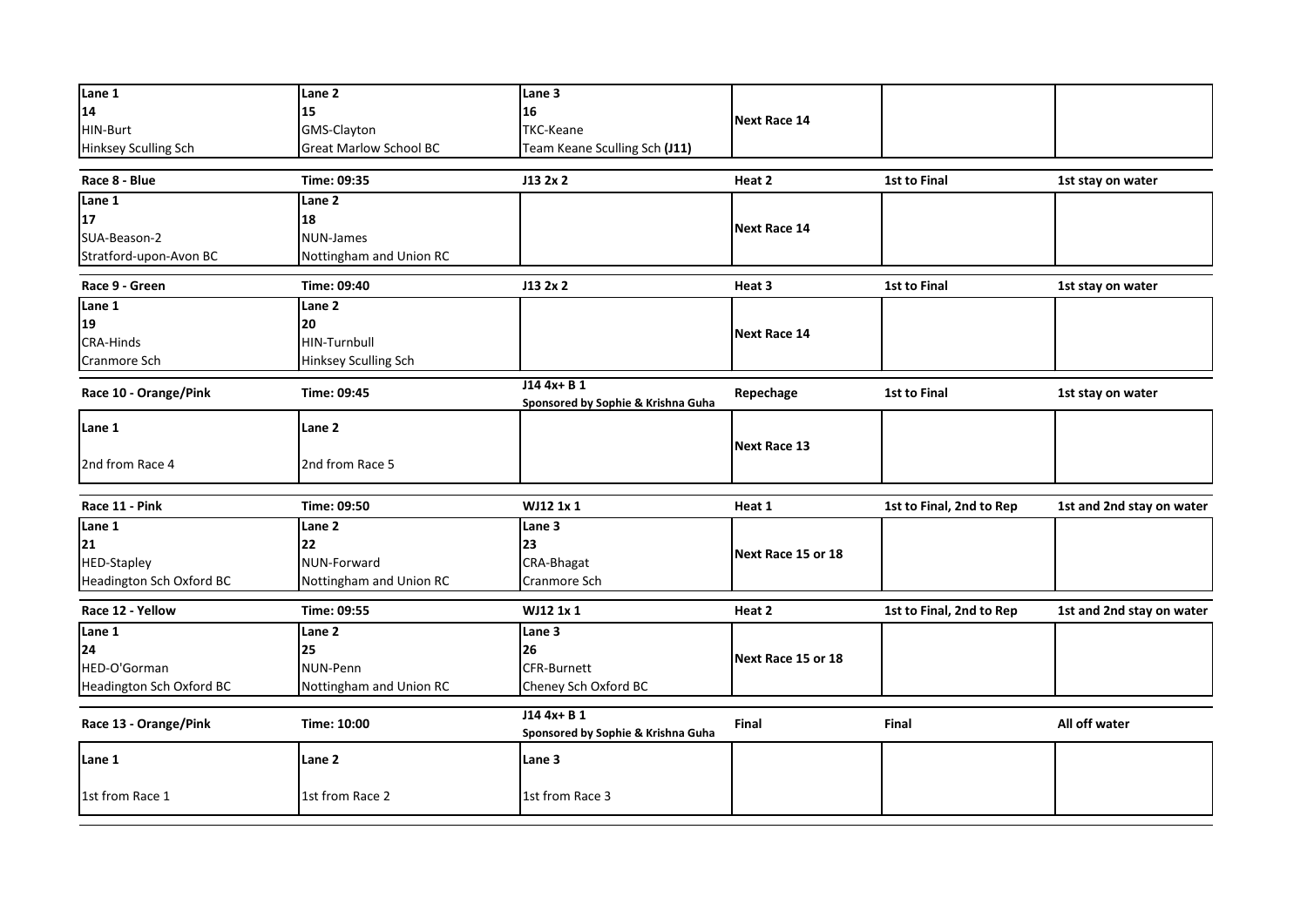| Race 14 - Red/Blue/Green | Time: 10:05              | J13 2x 2                                                  | Final              | Final                    | All off water             |
|--------------------------|--------------------------|-----------------------------------------------------------|--------------------|--------------------------|---------------------------|
| Lane 1                   | Lane 2                   | Lane 3                                                    |                    |                          |                           |
| 1st from Race 7          | 1st from Race 8          | 1st from Race 9                                           |                    |                          |                           |
| Race 15 - Pink/Yellow    | Time: 10:10              | WJ12 1x 1                                                 | Repechage          | <b>1st to Final</b>      | 1st stay on water         |
| Lane 1                   | Lane <sub>2</sub>        |                                                           |                    |                          |                           |
| 2nd from Race 11         | 2nd from Race 12         |                                                           |                    |                          |                           |
| Race 16 - Red            | Time: 10:15              | $J124x+1$<br><b>Sponsored by Oxford University Prints</b> | Heat 1             | 1st to Final, 2nd to Rep | 1st and 2nd stay on water |
| Lane 1                   | Lane <sub>2</sub>        | Lane 3                                                    |                    |                          |                           |
| 27                       | 28                       | 29                                                        | Next Race 21 or 24 |                          |                           |
| CRA-Langton              | MAR-Kean                 | LVA-Dean                                                  |                    |                          |                           |
| Cranmore Sch             | Marlow RC                | <b>LVS Ascot</b>                                          |                    |                          |                           |
| Race 17 - Blue           | Time: 10:20              | $J124x+1$<br><b>Sponsored by Oxford University Prints</b> | Heat 2             | 1st to Final, 2nd to Rep | 1st and 2nd stay on water |
| Lane 1                   | Lane 2                   | Lane 3                                                    |                    |                          |                           |
| 30                       | 31                       | 32                                                        | Next Race 21 or 24 |                          |                           |
| <b>EVE-Heslington</b>    | <b>BIS-Odabasi</b>       | RDH-Paterson                                              |                    |                          |                           |
| Evesham RC               | Bishopsgate Sch BC       | Radnor House Sch RC                                       |                    |                          |                           |
| Race 18 - Pink/Yellow    | Time: 10:25              | WJ12 1x 1                                                 | Final              | Final                    | All off water             |
| Lane 1                   | Lane 2                   | Lane 3                                                    |                    |                          |                           |
| 1st from Race 11         | 1st from Race 12         | 1st from Race 15                                          |                    |                          |                           |
| Race 19 - Green          | Time: 10:30              | WJ12 1x 2                                                 | Heat 1             | 1st to Final, 2nd to Rep | 1st and 2nd stay on water |
| Lane 1                   | Lane 2                   | Lane 3                                                    |                    |                          |                           |
| 33                       | 34                       | 35                                                        |                    |                          |                           |
| <b>HED-Grice</b>         | HED-Ioannou              | HED-Tarras-Wahlberg                                       | Next Race 23 or 27 |                          |                           |
| Headington Sch Oxford BC | Headington Sch Oxford BC | Headington Sch Oxford BC                                  |                    |                          |                           |
| Race 20 - Orange         | Time: 10:35              | WJ12 1x 2                                                 | Heat 2             | 1st to Final, 2nd to Rep | 1st and 2nd stay on water |
| Lane 1                   | Lane 2                   | Lane $3$                                                  |                    |                          |                           |
| 36                       | 37                       | 38                                                        | Next Race 23 or 27 |                          |                           |
| NUN-Charlton             | HED-Rosai                | HED-Gairdner-2                                            |                    |                          |                           |
| Nottingham and Union BC  | Headington Sch Oxford BC | Headington Sch Oxford BC                                  |                    |                          |                           |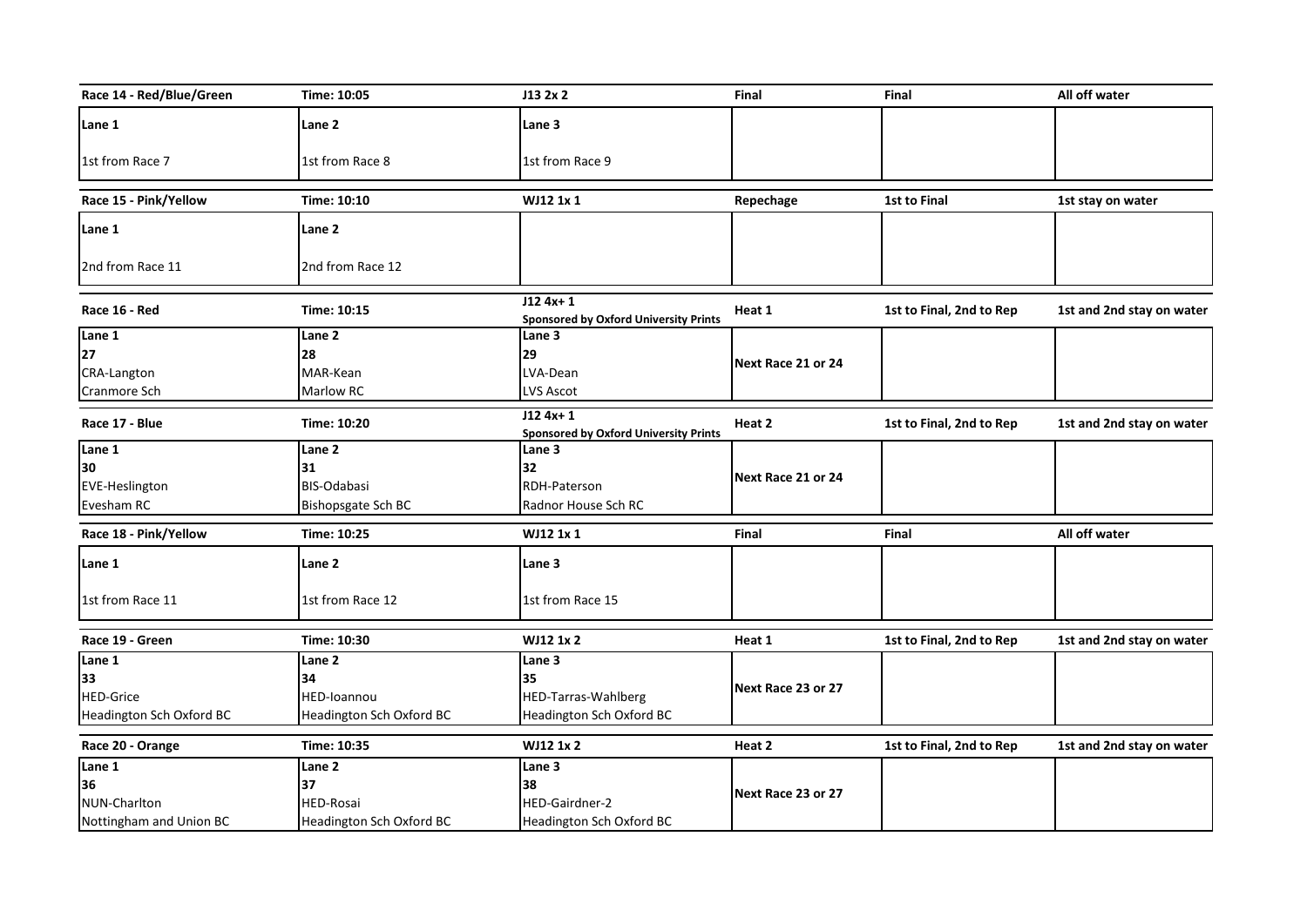| Race 21 - Red/Blue     | Time: 10:40              | $J124x+1$<br><b>Sponsored by Oxford University Prints</b> | Repechage           | 1st to Final      | 1st stay on water         |
|------------------------|--------------------------|-----------------------------------------------------------|---------------------|-------------------|---------------------------|
| Lane 1                 | Lane 2                   |                                                           |                     |                   |                           |
|                        |                          |                                                           | <b>Next Race 24</b> |                   |                           |
| 2nd from Race 16       | 2nd from Race 17         |                                                           |                     |                   |                           |
| Race 22 - Pink         | Time: 10:45              | J111x<br><b>Sponsored by the Cannons Family</b>           | Final               | Final             | All off water             |
| Lane 1                 | Lane 2                   | Lane 3                                                    |                     |                   |                           |
| 39                     | 40                       | 41                                                        |                     |                   |                           |
| <b>CRA-Rees</b>        | <b>CRA-Crehan Mills</b>  | CRA-Weidner-2                                             |                     |                   |                           |
| Cranmore Sch           | Cranmore Sch             | Cranmore Sch                                              |                     |                   |                           |
| Race 23 - Green/Orange | Time: 10:50              | <b>WJ12 1x 2</b>                                          | Repechage           | 1st to Final      | 1st stay on water         |
| Lane 1                 | Lane 2                   |                                                           |                     |                   |                           |
| 2nd from Race 19       | 2nd from Race 20         |                                                           |                     |                   |                           |
| Race 24 - Red/Blue     | Time: 10:55              | $J124x+1$<br><b>Sponsored by Oxford University Prints</b> | Final               | Final             | All off water             |
| Lane 1                 | Lane 2                   | Lane 3                                                    |                     |                   |                           |
| 1st from Race 16       | 1st of Race 17           | 1st of Race 21                                            |                     |                   |                           |
| Race 25 - Red          | Time: 11:00              | $J124x+2$<br><b>Sponsored by Oxford University Prints</b> | Heat 1              | 1st, 2nd to Final | 1st and 2nd stay on water |
| Lane 1                 | Lane 2                   | Lane 3                                                    |                     |                   |                           |
| 42                     | 43                       | 44                                                        | <b>Next Race 31</b> |                   |                           |
| DRG-Taylor             | <b>CRA-Stott</b>         | FAL-Fletcher-2                                            |                     |                   |                           |
| Dragon Sch BC          | Cranmore Sch             | Falcon RC                                                 |                     |                   |                           |
| Race 26 - Blue         | Time: 11:05              | $J124x+2$<br><b>Sponsored by Oxford University Prints</b> | Heat 2              | 1st to Final      | 1st to stay on water      |
| Lane 1                 | Lane 2                   |                                                           |                     |                   |                           |
| 45                     | 46                       |                                                           | <b>Next Race 31</b> |                   |                           |
| <b>CRA-Anderson</b>    | <b>Thames Scullers-2</b> |                                                           |                     |                   |                           |
| Cranmore Sch           | <b>Thames Scullers</b>   |                                                           |                     |                   |                           |
| Race 27 - Green/Orange | Time: 11:10              | WJ12 1x 2                                                 | <b>Final</b>        | <b>Final</b>      | All off water             |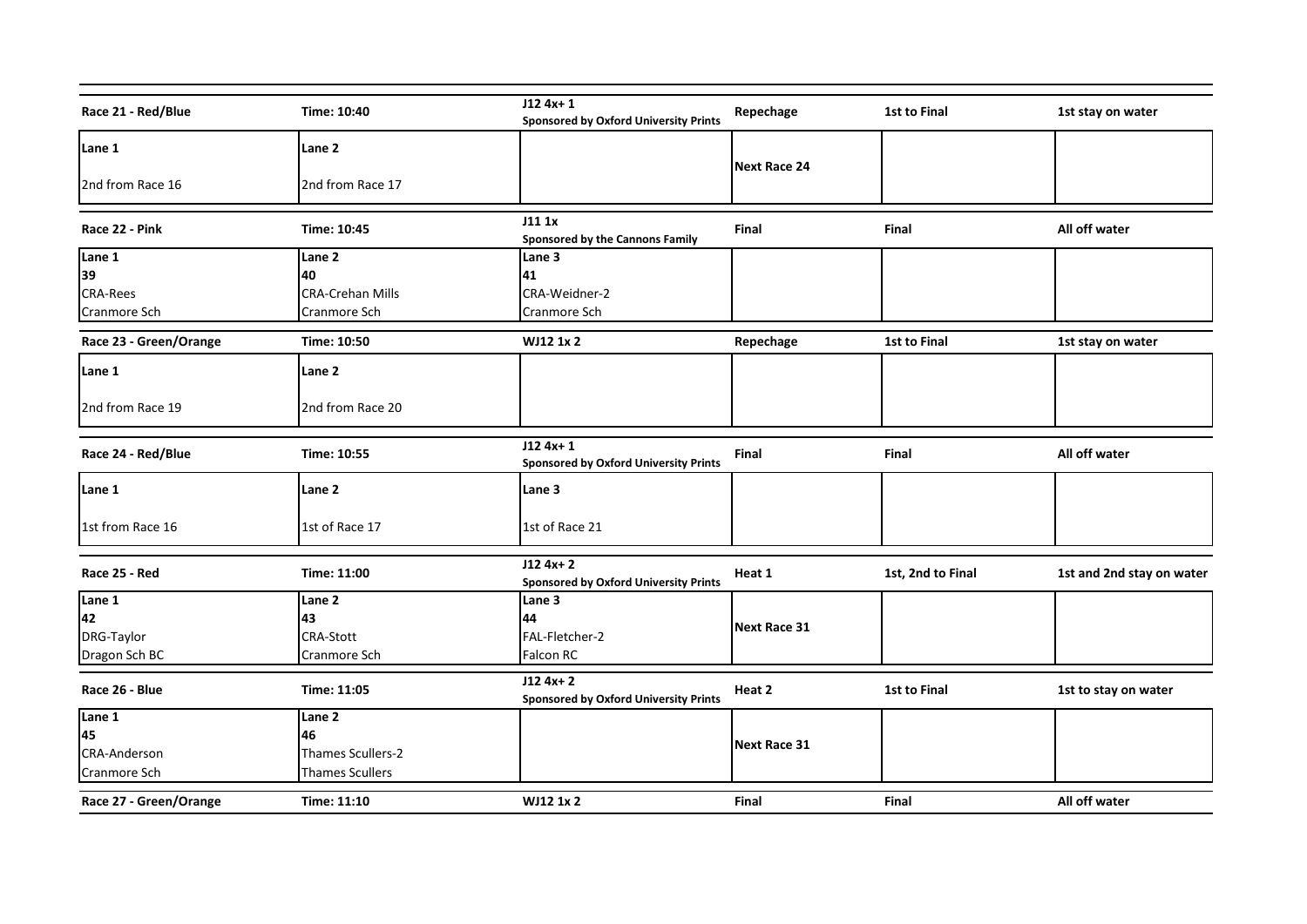| Lane 1                   | Lane 2                      | Lane 3                                                    |                     |                                                          |                      |
|--------------------------|-----------------------------|-----------------------------------------------------------|---------------------|----------------------------------------------------------|----------------------|
| 1st from Race 19         | 1st from Race 20            | 1st from Race 23                                          |                     |                                                          |                      |
| Race 28 - Green          | Time: 11:15                 | WJ13 4x+1<br><b>Sponsored by Giles Marshall</b>           | Heat 1              | 1st to A Final, 2nd to B Final 1st and 2nd stay on water |                      |
| Lane 1                   | Lane 2                      | Lane 3                                                    |                     |                                                          |                      |
| 47                       | 48                          | 49                                                        | Next Race 35 or 36  |                                                          |                      |
| HED-Howe                 | GMS-Baxter                  | SUA-Richardson                                            |                     |                                                          |                      |
| Headington Sch Oxford BC | <b>Great Marlow Sch BC</b>  | Stratford-upon Avon BC                                    |                     |                                                          |                      |
| Race 29 - Orange         | Time: 11:20                 | WJ13 4x+1<br><b>Sponsored by Giles Marshall</b>           | Heat 2              | 1st to A Final, 2nd to B Final 1st and 2nd stay on water |                      |
| Lane 1                   | Lane <sub>2</sub>           | Lane 3                                                    |                     |                                                          |                      |
| 50                       | 51                          | 52                                                        |                     |                                                          |                      |
| <b>TKC-Zirps</b>         | <b>RDH-Le Grand</b>         | NUN-Newman                                                | Next Race 35 or 36  |                                                          |                      |
| Teame Keane Sculling Sch | Radnor House Sch RC         | Nottingham and Union RC                                   |                     |                                                          |                      |
| Race 30 - Pink           | Time: 11:25                 | WJ13 4x+1<br><b>Sponsored by Giles Marshall</b>           | Heat 3              | 1st to A Final, 2nd to B Final 1st and 2nd stay on water |                      |
| Lane 1                   | Lane <sub>2</sub>           |                                                           |                     |                                                          |                      |
| 53                       | 54                          |                                                           |                     |                                                          |                      |
| DRG-Jeans                | $a-2$                       |                                                           | Next Race 35 or 36  |                                                          |                      |
| Dragon Sch BC            | Wimbledon High Sch BC       |                                                           |                     |                                                          |                      |
| Race 31 - Red/Blue       | Time: 11:30                 | $J124x+2$<br><b>Sponsored by Oxford University Prints</b> | Final               | <b>Final</b>                                             | All off water        |
| Lane 1                   | Lane 2                      | Lane 3                                                    |                     |                                                          |                      |
| 1st from Race 25         | 1st from Race 26            | 2nd from Race 25                                          |                     |                                                          |                      |
| Race 32 - Red            | Time: 11:35                 | J13 1x                                                    | Heat 1              | <b>1st to Final</b>                                      | 1st to stay on water |
| Lane 1                   | Lane 2                      | Lane 3                                                    |                     |                                                          |                      |
| 55                       | 56                          | 57                                                        | <b>Next Race 37</b> |                                                          |                      |
| RDH-Dawson               | HIN-Barton                  | RDH-Doyle                                                 |                     |                                                          |                      |
| Radnor House Sch RC      | <b>Hinksey Sculling Sch</b> | Radnor House Sch RC                                       |                     |                                                          |                      |
| Race 33 - Blue           | Time: 11:40                 | J13 1x                                                    | Heat 2              | 1st to Final                                             | 1st to stay on water |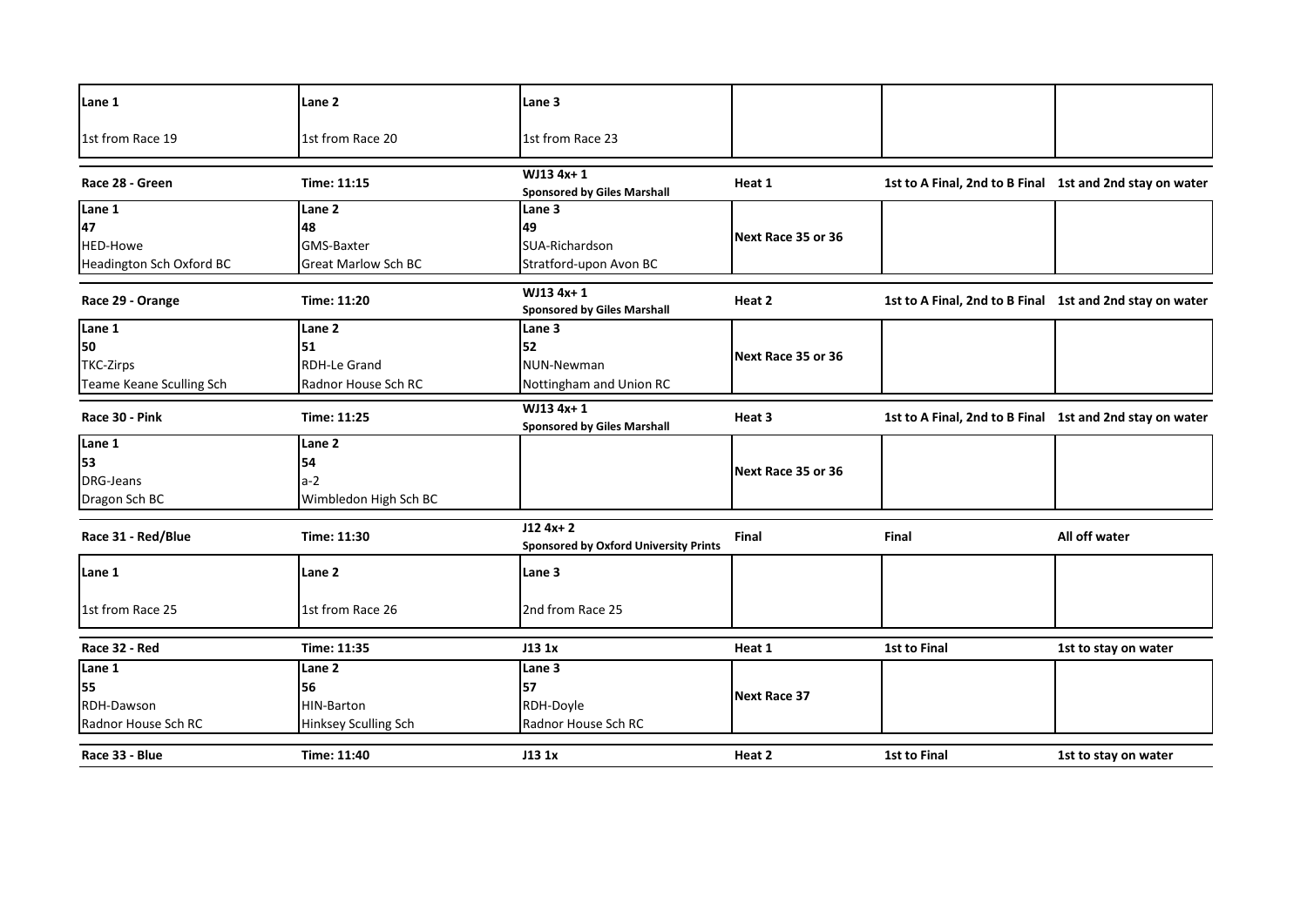| Lane 1                      | Lane 2                  |                                                  |                     |                                                          |                      |
|-----------------------------|-------------------------|--------------------------------------------------|---------------------|----------------------------------------------------------|----------------------|
| 58                          | 59                      |                                                  | <b>Next Race 37</b> |                                                          |                      |
| RDH-Deavin                  | <b>BIS-Jacobs</b>       |                                                  |                     |                                                          |                      |
| Radnor House Sch RC         | Bishopsgate Sch BC      |                                                  |                     |                                                          |                      |
| Race 34 - Green             | Time: 11:45             | J13 1x                                           | Heat 3              | 1st to Final                                             | 1st to stay on water |
| Lane 1                      | Lane 2                  |                                                  |                     |                                                          |                      |
| 60                          | 61                      |                                                  |                     |                                                          |                      |
| DRG-Holloway                | RDH-Draper              |                                                  | <b>Next Race 37</b> |                                                          |                      |
| Dragon School BC            | Radnor House Sch BC     |                                                  |                     |                                                          |                      |
|                             |                         |                                                  |                     |                                                          |                      |
| Race 35 - Green/Orange/Pink | Time: 11:50             | WJ13 4x+1<br><b>Sponsored by Giles Marshall</b>  | <b>B</b> Final      | <b>B</b> Final                                           | All off water        |
| Lane 1                      | Lane 2                  | Lane 3                                           |                     |                                                          |                      |
| 2nd from Race 28            | 2nd from Race 29        | 2nd from Race 30                                 |                     |                                                          |                      |
| Race 36 - Green/Orange/Pink | Time: 11:55             | WJ13 4x+1<br><b>Sponsored by Giles Marshall</b>  | A Final             | A Final                                                  | All off water        |
| Lane 1                      | Lane <sub>2</sub>       | Lane 3                                           |                     |                                                          |                      |
| 1st from Race 28            | 1st from Race 29        | 1st from Race 30                                 |                     |                                                          |                      |
| Race 37 - Red/Blue/Green    | Time: 12:00             | J13 1x                                           | Final               | Final                                                    | All off water        |
| Lane 1                      | Lane 2                  | Lane 3                                           |                     |                                                          |                      |
| 1st from Race 32            | 1st from Race 33        | 1st from Race 34                                 |                     |                                                          |                      |
| Race 38 - Red               | Time: 12:05             | WJ13 4x+2                                        | Heat 1              | 1st to A Final, 2nd to B Final 1st and 2nd stay on water |                      |
|                             |                         | <b>Sponsored by Giles Marshall</b>               |                     |                                                          |                      |
| Lane 1                      | Lane 2                  | Lane 3                                           |                     |                                                          |                      |
| 62                          | 63                      | 64                                               | Next Race 43 or 44  |                                                          |                      |
| HED-Walsh                   | <b>TKC-Vicars</b>       |                                                  |                     |                                                          |                      |
| Headington Sch Oxford BC    | Team Keane Sculling Sch | Wimbledon High Sch BC                            |                     |                                                          |                      |
| Race 39 - Blue              | Time: 12:10             | $WJ134x+2$<br><b>Sponsored by Giles Marshall</b> | Heat 2              | 1st to A Final, 2nd to B Final 1st and 2nd stay on water |                      |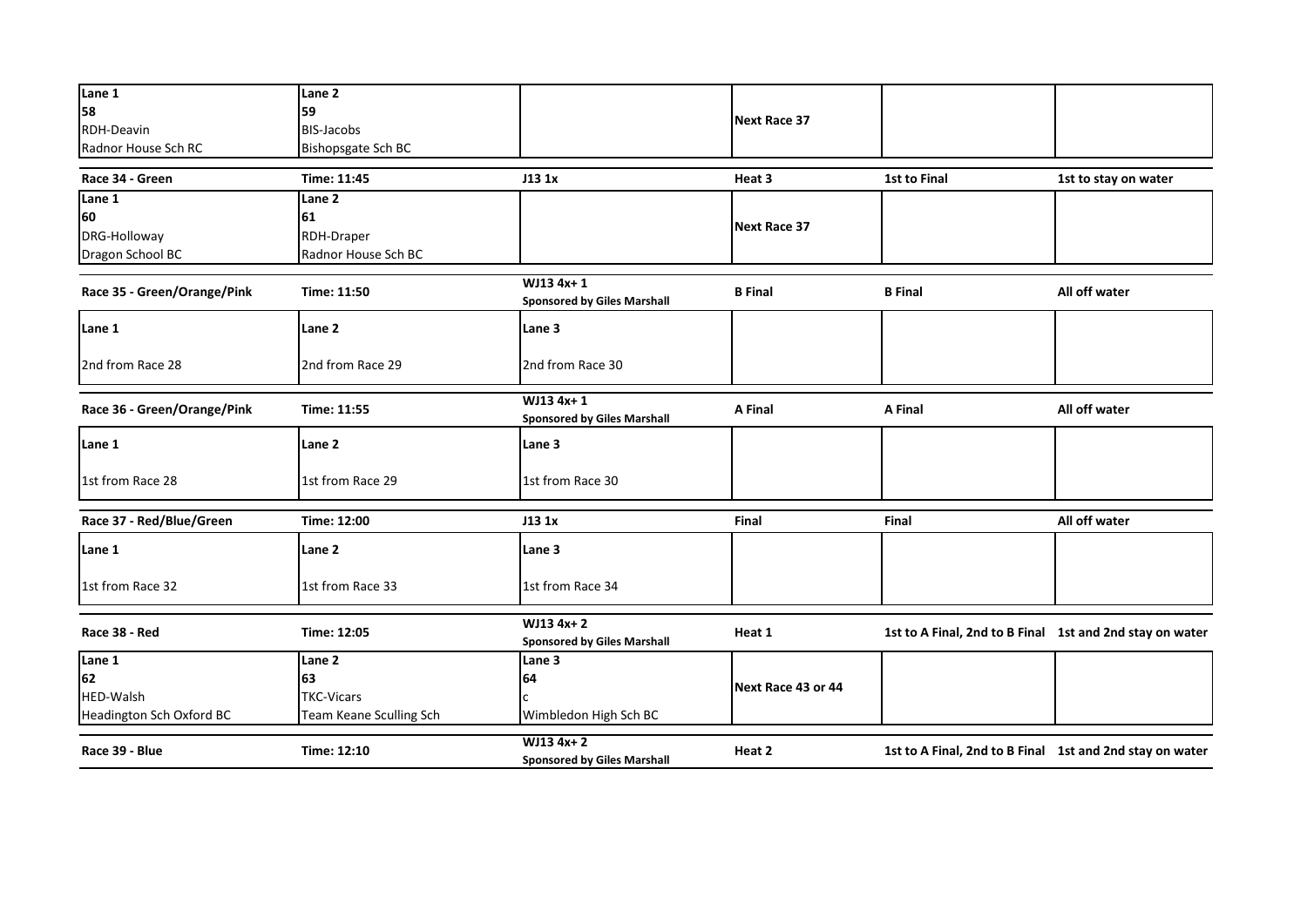| Lane 1                   | Lane <sub>2</sub>        | Lane <sub>3</sub>                                  |                     |                                                          |                           |
|--------------------------|--------------------------|----------------------------------------------------|---------------------|----------------------------------------------------------|---------------------------|
| 65                       | 66                       | 67                                                 |                     |                                                          |                           |
| SUA-Beason               | B                        | HED-Dixon-Young                                    | Next Race 43 or 44  |                                                          |                           |
| Stratford-upon-Avon BC   | Wimbledon High Sch BC    | Headington Sch Oxford BC                           |                     |                                                          |                           |
|                          |                          |                                                    |                     |                                                          |                           |
| Race 40 - Green          | Time: 12:15              | $WJ134x+2$<br><b>Sponsored by Giles Marshall</b>   | Heat 3              | 1st to A Final, 2nd to B Final 1st and 2nd stay on water |                           |
| Lane 1                   | Lane 2                   |                                                    |                     |                                                          |                           |
| 68                       | 69                       |                                                    | Next Race 43 or 44  |                                                          |                           |
| HIN-Curry                | HED-Galway               |                                                    |                     |                                                          |                           |
| Hinksey Sculling Sch     | Headington Sch Oxford BC |                                                    |                     |                                                          |                           |
| Race 41 - Orange         | Time: 12:20              | $J144x + B2$<br>Sponsored by Sophie & Krishna Guha | Heat 1              | 1st and 2nd to Final                                     | 1st and 2nd stay on water |
| Lane 1                   | Lane 2                   | Lane 3                                             |                     |                                                          |                           |
| 70                       | 71                       | 72                                                 |                     |                                                          |                           |
| <b>WBS-Rose</b>          | LVA-Westbury             | <b>TKC-Stanworth</b>                               | <b>Next Race 45</b> |                                                          |                           |
| Windsor Boys School      | LVS Ascot Boat Club      | Team Kean Sculling Sch                             |                     |                                                          |                           |
|                          |                          |                                                    |                     |                                                          |                           |
| Race 42 - Pink           | Time: 12:25              | J14 4x+ B 2<br>Sponsored by Sophie & Krishna Guha  | Heat 2              | <b>1st to Final</b>                                      | 1st to stay on water      |
| Lane 1                   | Lane <sub>2</sub>        |                                                    |                     |                                                          |                           |
| 73                       | 74                       |                                                    | <b>Next Race 45</b> |                                                          |                           |
| RAD-Bucknall             | CHE-Cartlidge            |                                                    |                     |                                                          |                           |
| Radley College Boat Club | Cheltenham College BC    |                                                    |                     |                                                          |                           |
| Race 43 - Red/Blue/Green | Time: 12:30              | WJ13 4x+2<br><b>Sponsored by Giles Marshall</b>    | <b>B</b> Final      | <b>B</b> Final                                           | All off water             |
| Lane 1                   | Lane 2                   | Lane 3                                             |                     |                                                          |                           |
| 2nd from Race 38         | 2nd from Race 39         | 2nd from Race 40                                   |                     |                                                          |                           |
| Race 44 - Red/Blue/Green | Time: 12:35              | $WJ134x+2$<br><b>Sponsored by Giles Marshall</b>   | A Final             | A Final                                                  | All off water             |
| Lane 1                   | Lane 2                   | Lane 3                                             |                     |                                                          |                           |
| 1st from Race 38         | 1st from Race 39         | 1st from Race 40                                   |                     |                                                          |                           |
| Race 45 - Orange/Pink    | Time: 12:40              | $J144x + B2$<br>Sponsored by Sophie & Krishna Guha | <b>Final</b>        | <b>Final</b>                                             | All off water             |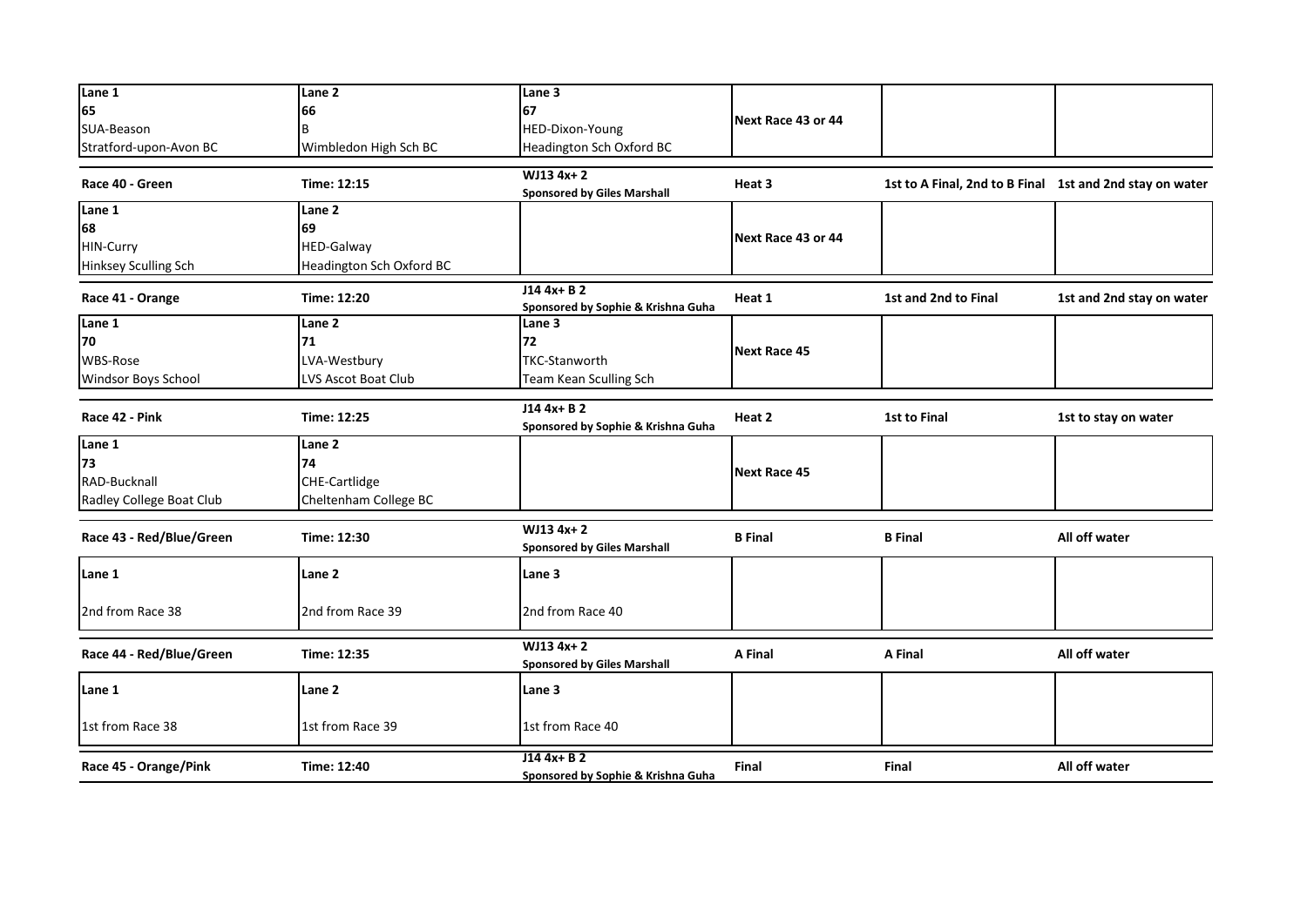| Lane 1                   | Lane <sub>2</sub>        | Lane 3                                                 |                     |                      |                           |
|--------------------------|--------------------------|--------------------------------------------------------|---------------------|----------------------|---------------------------|
| 1st from Race 41         | 1st from Race 42         | 2nd from Race 41                                       |                     |                      |                           |
| Race 46 - Red            | Time: 12:45              | WJ12 2x 1<br><b>Sponsored by Giles Marshall</b>        | Heat 1              | 1st and 2nd to Final | 1st and 2nd stay on water |
| Lane 1                   | Lane 2                   | Lane 3                                                 |                     |                      |                           |
| 75                       | 76                       | 77                                                     |                     |                      |                           |
| HED-Boyns                | CFR-Miskin               | Thames Scullers-3                                      | <b>Next Race 50</b> |                      |                           |
| Headington Sch Oxford BC | Cheney Sch Oxford BC     | <b>Thames Scullers</b>                                 |                     |                      |                           |
| Race 47 - Blue           | Time: 12:50              | WJ12 2x 1<br><b>Sponsored by Giles Marshall</b>        | Heat 2              | 1st to Final         | 1st to stay on water      |
| Lane 1                   | Lane <sub>2</sub>        |                                                        |                     |                      |                           |
| 78                       | 79                       |                                                        |                     |                      |                           |
| RDH-MacPherson           | NUN-Dunn                 |                                                        | Next Race 50        |                      |                           |
| Radnor House Sch RC      | Nottingham and Union BC  |                                                        |                     |                      |                           |
| Race 48 - Green          | Time: 12:55              | <b>WJ12 2x 2</b><br><b>Sponsored by Giles Marshall</b> | Heat 1              | 1st and 2nd to Final | 1st and 2nd stay on water |
| Lane 1                   | Lane <sub>2</sub>        | Lane <sub>3</sub>                                      |                     |                      |                           |
| 180                      | 81                       | 82                                                     | <b>Next Race 51</b> |                      |                           |
| HED-Barcho-Tsoy          | NUN-Hale                 | <b>HED-Parsons</b>                                     |                     |                      |                           |
| Headington Sch Oxford BC | Nottingham and Union RC  | Headington Sch Oxford BC                               |                     |                      |                           |
| Race 49 - Orange         | Time: 13:00              | WJ12 2x 2<br><b>Sponsored by Giles Marshall</b>        | Heat 2              | 1st to Final         | 1st to stay on water      |
| Lane 1                   | Lane 2                   |                                                        |                     |                      |                           |
| 83                       | 84                       |                                                        | <b>Next Race 51</b> |                      |                           |
| RDH-Frampton             | <b>HED-Yiu</b>           |                                                        |                     |                      |                           |
| Radnor House Sch RC      | Headington Sch Oxford BC |                                                        |                     |                      |                           |
| Race 50 - Red/Blue       | Time: 13:05              | WJ12 2x 1<br><b>Sponsored by Giles Marshall</b>        | Final               | Final                | All off water             |
|                          |                          |                                                        |                     |                      |                           |
| Lane 1                   | Lane <sub>2</sub>        | Lane 3                                                 |                     |                      |                           |
| 1st from Race 46         | 1st from Race 47         | 2nd from Race 46                                       |                     |                      |                           |
| Race 51 - Green/Orange   | Time: 13:10              | WJ12 2x 2<br><b>Sponsored by Giles Marshall</b>        | <b>Final</b>        | Final                | All off water             |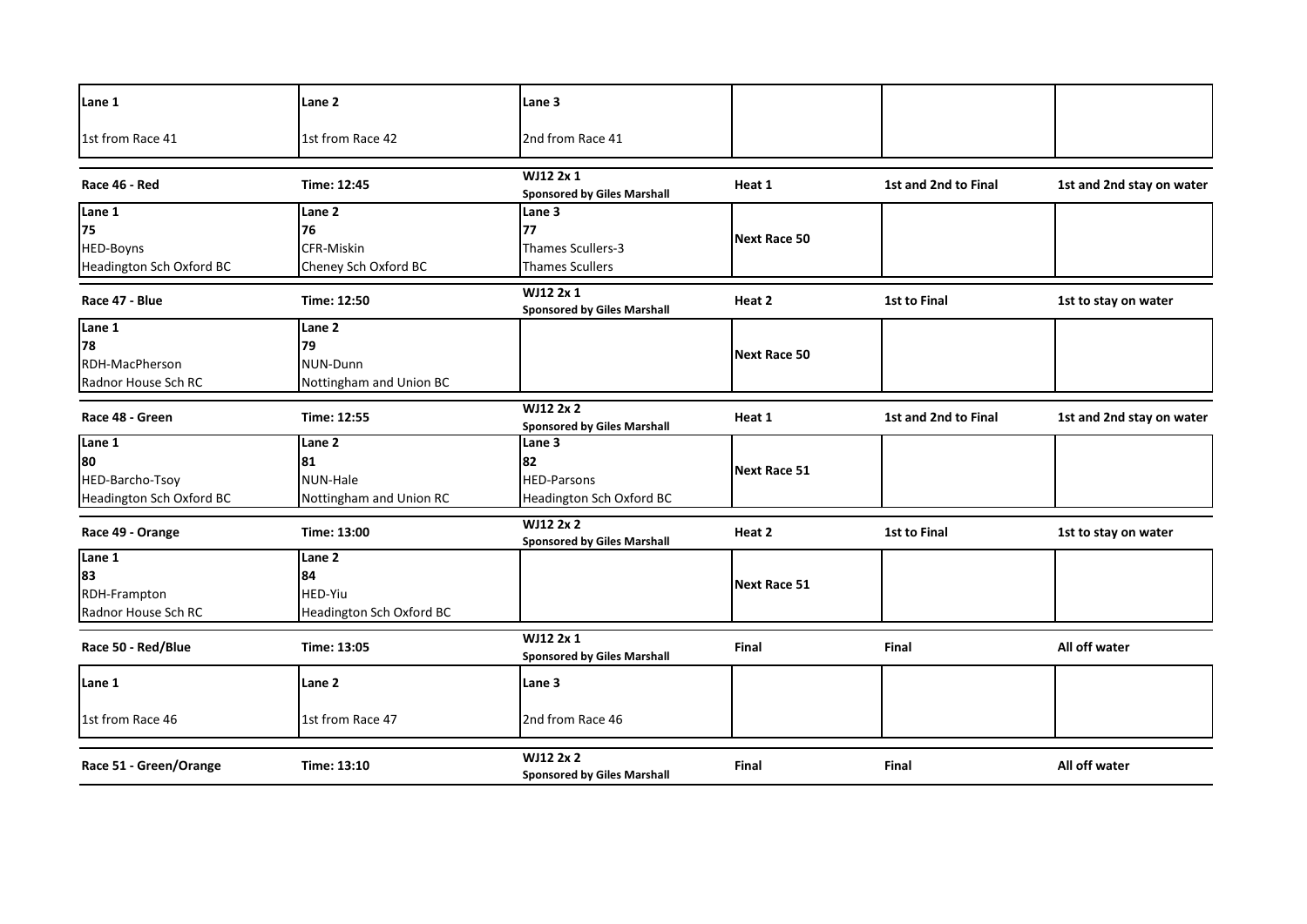| Lane 1           | Lane 2           | Lane 3                       |       |       |               |
|------------------|------------------|------------------------------|-------|-------|---------------|
| 1st from Race 48 | 1st from Race 49 | 2nd from Race 48             |       |       |               |
| Race 52          | Time: 13:15      | <b>OUWBC Exhibition Race</b> | Final | Final | All off water |
| Lane 1           | Lane 2           |                              |       |       |               |
| OUWBC1           | OUWBC 2          |                              |       |       |               |

| Race 53 - Red              | Time: 14:00            | $J134x+$<br>Sponsored by Katrin Kohl                          | Heat 1             | 1st to A Final, 2nd to B Final 1st and 2nd stay on water |  |
|----------------------------|------------------------|---------------------------------------------------------------|--------------------|----------------------------------------------------------|--|
| Lane 1                     | Lane <sub>2</sub>      | Lane 3                                                        |                    |                                                          |  |
| 85                         | 86                     | 87                                                            |                    |                                                          |  |
| <b>LVA-Terry</b>           | <b>Thames Scullers</b> | <b>MAR-Furlonger</b>                                          | Next Race 59 or 60 |                                                          |  |
| <b>LVS Ascot BC</b>        | <b>Thames Scullers</b> | Marlow RC                                                     |                    |                                                          |  |
|                            |                        |                                                               |                    |                                                          |  |
| Race 54 - Blue             | Time: 14:05            | J13 4x+ Sponsored by Katrin Kohl                              | Heat 2             | 1st to A Final, 2nd to B Final 1st and 2nd stay on water |  |
| Lane 1                     | Lane <sub>2</sub>      | Lane 3                                                        |                    |                                                          |  |
| 88                         | 89                     | 190                                                           |                    |                                                          |  |
| RDH-Doyle                  | <b>EVE-Repton</b>      | BIS-Pym                                                       | Next Race 59 or 60 |                                                          |  |
| Radnor House Sch RC        | Evesham RC             | <b>Bishopsgate Sch BC</b>                                     |                    |                                                          |  |
| Race 55 - Green            | Time: 14:10            | J13 4x+ Sponsored by Katrin Kohl                              | Heat 3             | 1st to A Final, 2nd to B Final 1st and 2nd stay on water |  |
| Lane 1                     | Lane 2                 | Lane 3                                                        |                    |                                                          |  |
| 91                         | 92                     | 93                                                            |                    |                                                          |  |
| GMS-Dunn                   | SUA-Beason-3           | <b>Cranmore Sch</b>                                           | Next Race 59 or 60 |                                                          |  |
| <b>Great Marlow Sch BC</b> | Stratford-upon-Avon BC | Cranmore Sch                                                  |                    |                                                          |  |
| Race 56 - Orange           | <b>Time 14:15</b>      | WJ13 2x 1<br><b>Sponsored by Lampiers Financial Solutions</b> | Heat 1             | 1st to A Final, 2nd to B Final 1st and 2nd stay on water |  |
| Lane 1                     | Lane <sub>2</sub>      | Lane 3                                                        |                    |                                                          |  |
| 94                         | 95                     | 96                                                            |                    |                                                          |  |
| <b>GMS-Hopkins</b>         |                        | SUA-Richardson                                                | Next Race 61 or 62 |                                                          |  |
| <b>Great Marlow Sch BC</b> | Wimbledon High Sch BC  | Stratford-upon-Avon BC                                        |                    |                                                          |  |
| Race 57 - Pink             | <b>Time 14:20</b>      | WJ13 2x 1<br>Sponsored by Lampiers Financial Solutions        | Heat 2             | 1st to A Final, 2nd to B Final 1st and 2nd stay on water |  |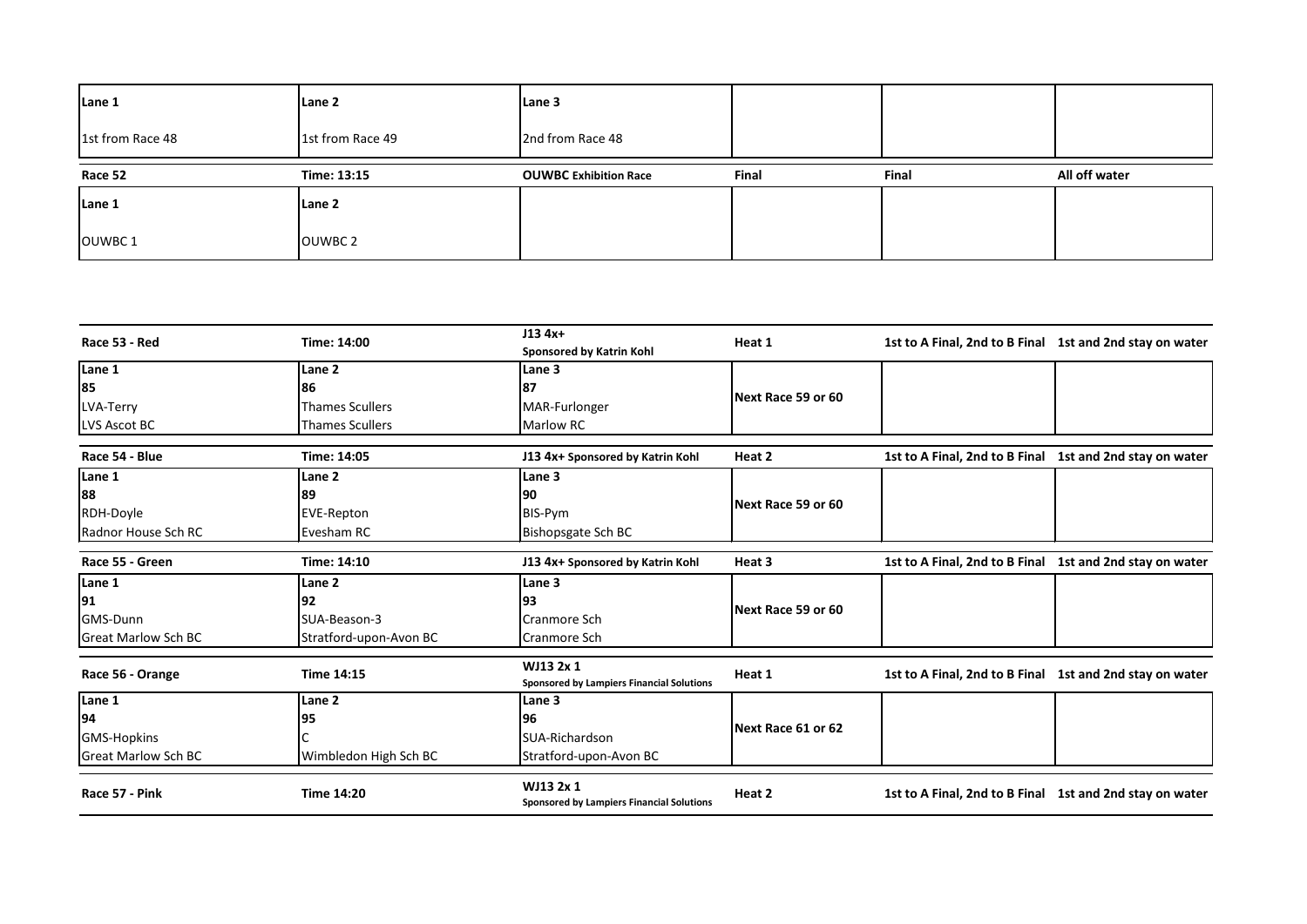| Lane 1<br>97                 | Lane <sub>2</sub><br>98                | Lane 3<br>99                                                                        |                    |                                                          |               |
|------------------------------|----------------------------------------|-------------------------------------------------------------------------------------|--------------------|----------------------------------------------------------|---------------|
| HIN-Rona                     | <b>TKC-Hughes</b>                      | LVA-Mcdermott                                                                       | Next Race 61 or 62 |                                                          |               |
| Hinksey Sculling Sch         | Team Keane Sculling Sch                | LVS Ascot BC                                                                        |                    |                                                          |               |
| Race 58 - Yellow             | <b>Time 14:25</b>                      | WJ13 2x 1<br><b>Sponsored by Lampiers Financial Solutions</b>                       | Heat 3             | 1st to A Final, 2nd to B Final 1st and 2nd stay on water |               |
| Lane 1                       | Lane 2                                 | Lane 3                                                                              |                    |                                                          |               |
| 100                          | 101                                    | 102                                                                                 | Next Race 61 or 62 |                                                          |               |
| ROS-Sturgess<br>Ross RC      | HED-Howe-2<br>Headington Sch Oxford BC | NUN-Dowding<br>Nottingham and Union RC                                              |                    |                                                          |               |
|                              |                                        |                                                                                     |                    |                                                          |               |
| Race 59 - Red/Blue/Green     | Time: 14:30                            | J13 4x+ Sponsored by Katrin Kohl                                                    | <b>B</b> Final     | <b>B</b> Final                                           | All off water |
| Lane 1                       | Lane 2                                 | Lane 3                                                                              |                    |                                                          |               |
| 2nd from Race 53             | 2nd from Race 54                       | 2nd from Race 55                                                                    |                    |                                                          |               |
| Race 60 - Red/Blue/Green     | Time: 14:35                            | J13 4x+ Sponsored by Katrin Kohl                                                    | A Final            | A Final                                                  | All off water |
| Lane 1                       | Lane 2                                 | Lane 3                                                                              |                    |                                                          |               |
| 1st from Race 53             | 1st from Race 54                       | 1st from Race 55                                                                    |                    |                                                          |               |
| Race 61 - Orange/Pink/Yellow | Time 14:40                             | WJ13 2x 1<br><b>Sponsored by Lampiers Financial Solutions</b>                       | <b>B</b> Final     | <b>B</b> Final                                           | All off water |
| Lane 1                       | Lane 2                                 | Lane 3                                                                              |                    |                                                          |               |
| 2nd from Race 56             | 2nd from Race 57                       | 2nd from Race 58                                                                    |                    |                                                          |               |
| Race 62 - Orange/Pink/Yellow | Time 14:45                             | WJ13 2x 1<br><b>Sponsored by Lampiers Financial Solutions</b>                       | A Final            | A Final                                                  | All off water |
| Lane 1                       | Lane 2                                 | Lane 3                                                                              |                    |                                                          |               |
| 1st from Race 56             | 1st from Race 57                       | 1st from Race 58                                                                    |                    |                                                          |               |
| Race 63 - Red                | <b>Time 14:50</b>                      | WJ14 4x+ B<br>Sponsored by James and Dona Foster<br>on behalf of Cancer Research UK | Heat 1             | 1st to A Final, 2nd to B Final 1st and 2nd stay on water |               |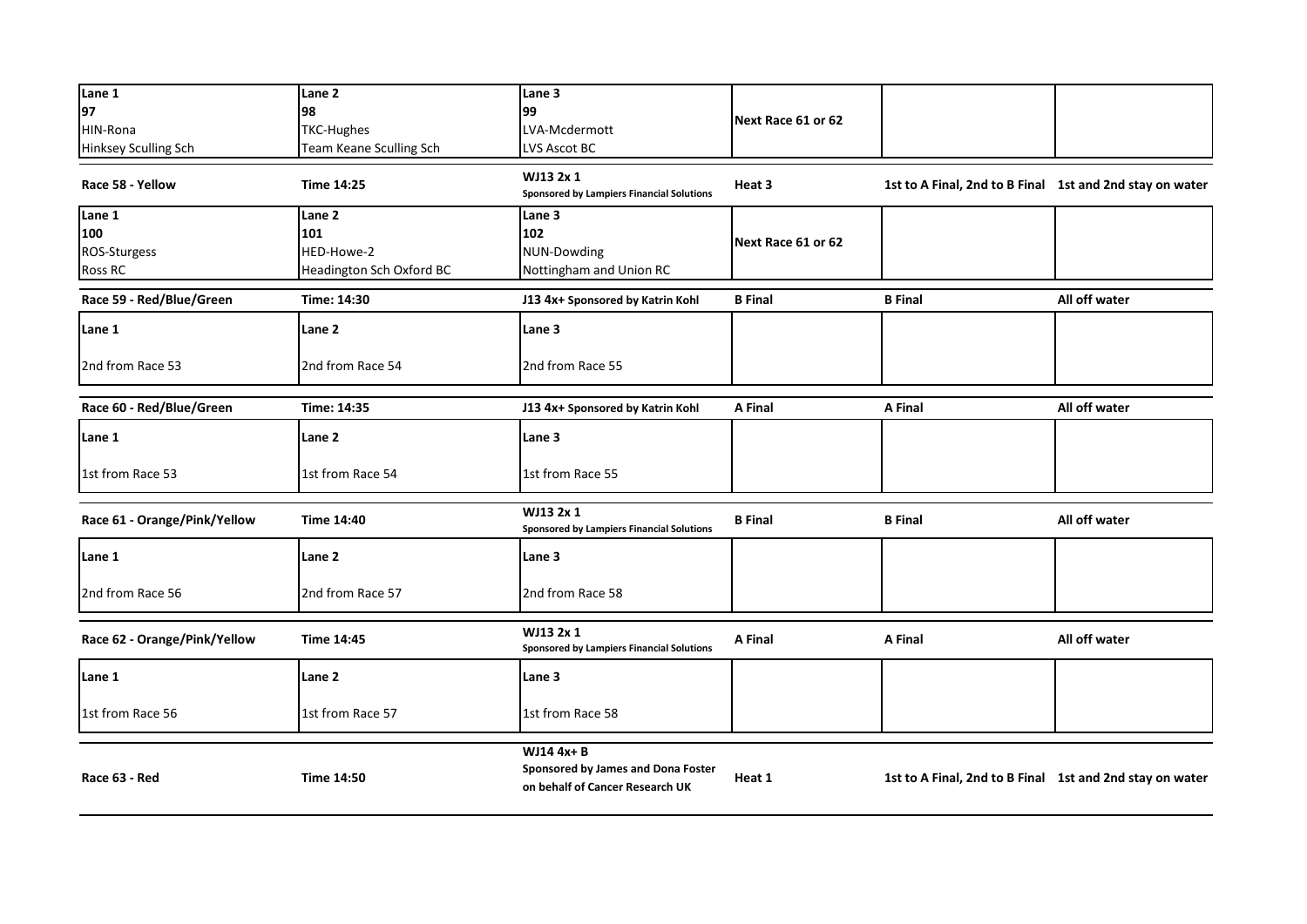| Lane 1                   | Lane <sub>2</sub>     | Lane 3                                           |                    |                                                          |               |
|--------------------------|-----------------------|--------------------------------------------------|--------------------|----------------------------------------------------------|---------------|
| 103                      | 104                   | 105                                              | Next Race 68 or 69 |                                                          |               |
| <b>TKC-Zirps</b>         |                       | ROS-Thomas                                       |                    |                                                          |               |
| Team Keane Sculling Sch  | Wimbledon High Sch BC | <b>Ross RC</b>                                   |                    |                                                          |               |
|                          |                       | WJ14 4x+ B                                       |                    |                                                          |               |
|                          |                       | Sponsored by James and Dona Foster               |                    |                                                          |               |
| Race 64 - Blue           | <b>Time 14:55</b>     | on behalf of Cancer Research UK                  | Heat 2             | 1st to A Final, 2nd to B Final 1st and 2nd stay on water |               |
|                          |                       |                                                  |                    |                                                          |               |
| Lane 1                   | Lane 2                | Lane 3                                           |                    |                                                          |               |
| 106                      | 107                   | 108                                              |                    |                                                          |               |
| TKC-Read                 | CHE-Cooper            | b                                                | Next Race 68 or 69 |                                                          |               |
| Team Keane Sculling Sch  | Cheltenham College BC | Wimbledon High Sch BC                            |                    |                                                          |               |
|                          |                       |                                                  |                    |                                                          |               |
|                          |                       | WJ14 4x+ B                                       |                    |                                                          |               |
| Race 65 - Green          | Time 15:00            | Sponsored by James and Dona Foster               | Heat 3             | 1st to A Final, 2nd to B Final 1st and 2nd stay on water |               |
|                          |                       | on behalf of Cancer Research UK                  |                    |                                                          |               |
|                          |                       |                                                  |                    |                                                          |               |
| Lane 1                   | Lane 2                | Lane 3                                           |                    |                                                          |               |
| 109                      | 110                   | 111                                              | Next Race 68 or 69 |                                                          |               |
| <b>CFR-Garrington</b>    | SHV-Staines           | LVA-Pankhania                                    |                    |                                                          |               |
| Cheney Sch Oxford BC     | Shiplake Vikings RC   | LVS Ascot BC                                     |                    |                                                          |               |
| Race 66 - Orange         | <b>Time 15:05</b>     | J12 1x 1                                         | Heat 1             | 1st to Final, 2nd to Repechage 1st and 2nd stay on water |               |
|                          |                       | <b>Sponsored by Lampiers Financial Solutions</b> |                    |                                                          |               |
| Lane 1                   | Lane 2                | Lane 3                                           |                    |                                                          |               |
| 112                      | 113                   | 114                                              | Next Race 70 or 74 |                                                          |               |
| <b>CRA-Christiansen</b>  | ROS-Warner            | NUN-Rainbow                                      |                    |                                                          |               |
| Cranmore Sch             | Ross RC               | Nottingham and Union BC                          |                    |                                                          |               |
|                          |                       | J121x1                                           |                    |                                                          |               |
| Race 67 - Pink           | Time 15:10            | <b>Sponsored by Lampiers Financial Solutions</b> | Heat 2             | 1st to Final, 2nd to Repechage 1st and 2nd stay on water |               |
| Lane 1                   | Lane 3                | Lane 3                                           |                    |                                                          |               |
| 115                      | 116                   | 117                                              | Next Race 70 or 74 |                                                          |               |
| FAL-Fletcher             | <b>RDH-Brooks</b>     | <b>CFR-Clarkson</b>                              |                    |                                                          |               |
| <b>Falcon RC</b>         | Radnor House Sch RC   | Cheney Sch Oxford BC                             |                    |                                                          |               |
|                          |                       | <b>WJ14 4x+B</b>                                 |                    |                                                          |               |
|                          |                       | Sponsored by James and Dona Foster               |                    |                                                          |               |
| Race 68 - Red/Blue/Green | <b>Time 15:15</b>     | on behalf of Cancer Research UK                  | <b>B</b> Final     | <b>B</b> Final                                           | All off water |
|                          |                       |                                                  |                    |                                                          |               |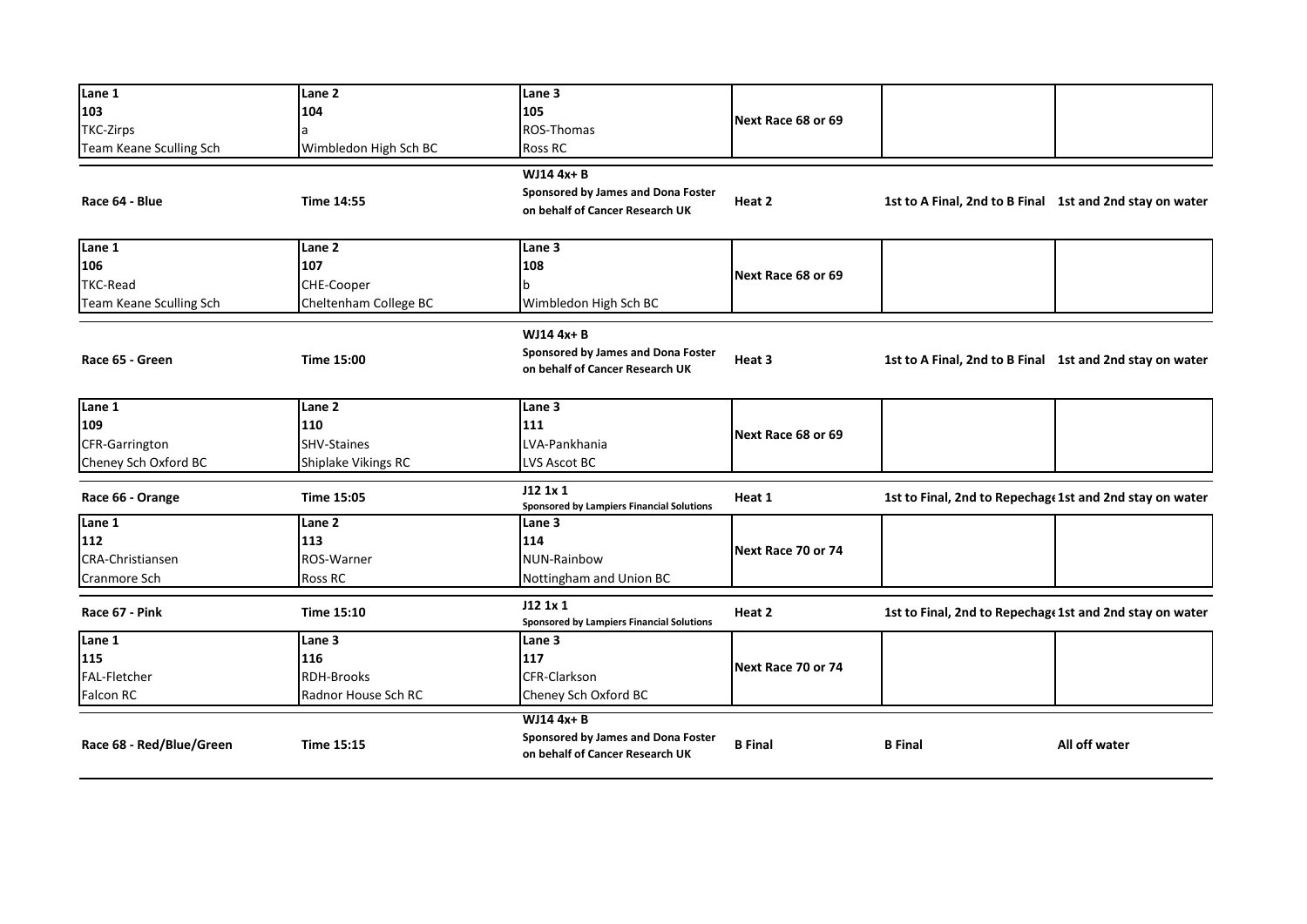| Lane 1                   | Lane 2                 | Lane <sub>3</sub>                                                                   |                     |                     |                      |
|--------------------------|------------------------|-------------------------------------------------------------------------------------|---------------------|---------------------|----------------------|
| 2nd from Race 63         | 2nd from Race 64       | 2nd from Race 65                                                                    |                     |                     |                      |
| Race 69 - Red/Blue/Green | <b>Time 15:20</b>      | WJ14 4x+ B<br>Sponsored by James and Dona Foster<br>on behalf of Cancer Research UK | A Final             | A Final             | All off water        |
| Lane 1                   | Lane 2                 | Lane <sub>3</sub>                                                                   |                     |                     |                      |
| 1st from Race 63         | 1st from Race 64       | 1st from Race 65                                                                    |                     |                     |                      |
| Race 70 - Orange/Pink    | Time 15:25             | J12 1x 1<br><b>Sponsored by Lampiers Financial Solutions</b>                        | Repechage           | 1st to Final        | 1st to stay on water |
| Lane 1                   | Lane 2                 |                                                                                     |                     |                     |                      |
| 2nd from Race 66         | 2nd from Race 67       |                                                                                     | Next Race 74        |                     |                      |
| Race 71 - Red            | Time 15:30             | WJ13 2x 2<br><b>Sponsored by Lampiers Financial Solutions</b>                       | Heat 1              | 1st to Final        | 1st to stay on water |
| Lane 1                   | Lane 2                 | Lane 3                                                                              |                     |                     |                      |
| 118                      | 119                    | 120                                                                                 |                     |                     |                      |
| HED-Forkun               | <b>EVE-Saunders</b>    | <b>GMS-Downing</b>                                                                  | <b>Next Race 78</b> |                     |                      |
| Headington Sch Oxford BC | Evesham RC             | <b>Great Marlow Sch BC</b>                                                          |                     |                     |                      |
| Race 72 - Blue           | Time 15:35             | WJ13 2x 2<br><b>Sponsored by Lampiers Financial Solutions</b>                       | Heat 2              | 1st to Final        | 1st to stay on water |
| Lane 1                   | Lane 2                 |                                                                                     |                     |                     |                      |
| 121                      | 122                    |                                                                                     |                     |                     |                      |
| $B-2$                    | SUA-Hall               |                                                                                     | <b>Next Race 78</b> |                     |                      |
| Wimbledon High Sch BC    | Stratford-upon-Avon BC |                                                                                     |                     |                     |                      |
| Race 73 - Green          | <b>Time 15:40</b>      | WJ13 2x 2<br><b>Sponsored by Lampiers Financial Solutions</b>                       | Heat 3              | <b>1st to Final</b> | 1st to stay on water |
| Lane 1                   | Lane 2                 |                                                                                     |                     |                     |                      |
| 123                      | 124                    |                                                                                     |                     |                     |                      |
| NUN-Lunn                 | MAR-Lawrence           |                                                                                     | <b>Next Race 78</b> |                     |                      |
| Nottingham and Union BC  | Marlow RC              |                                                                                     |                     |                     |                      |
| Race 74 - Orange/Pink    | <b>Time 15:45</b>      | J12 1x 1<br>Sponsored by Lampiers Financial Solutions                               | Final               | <b>Final</b>        | All off water        |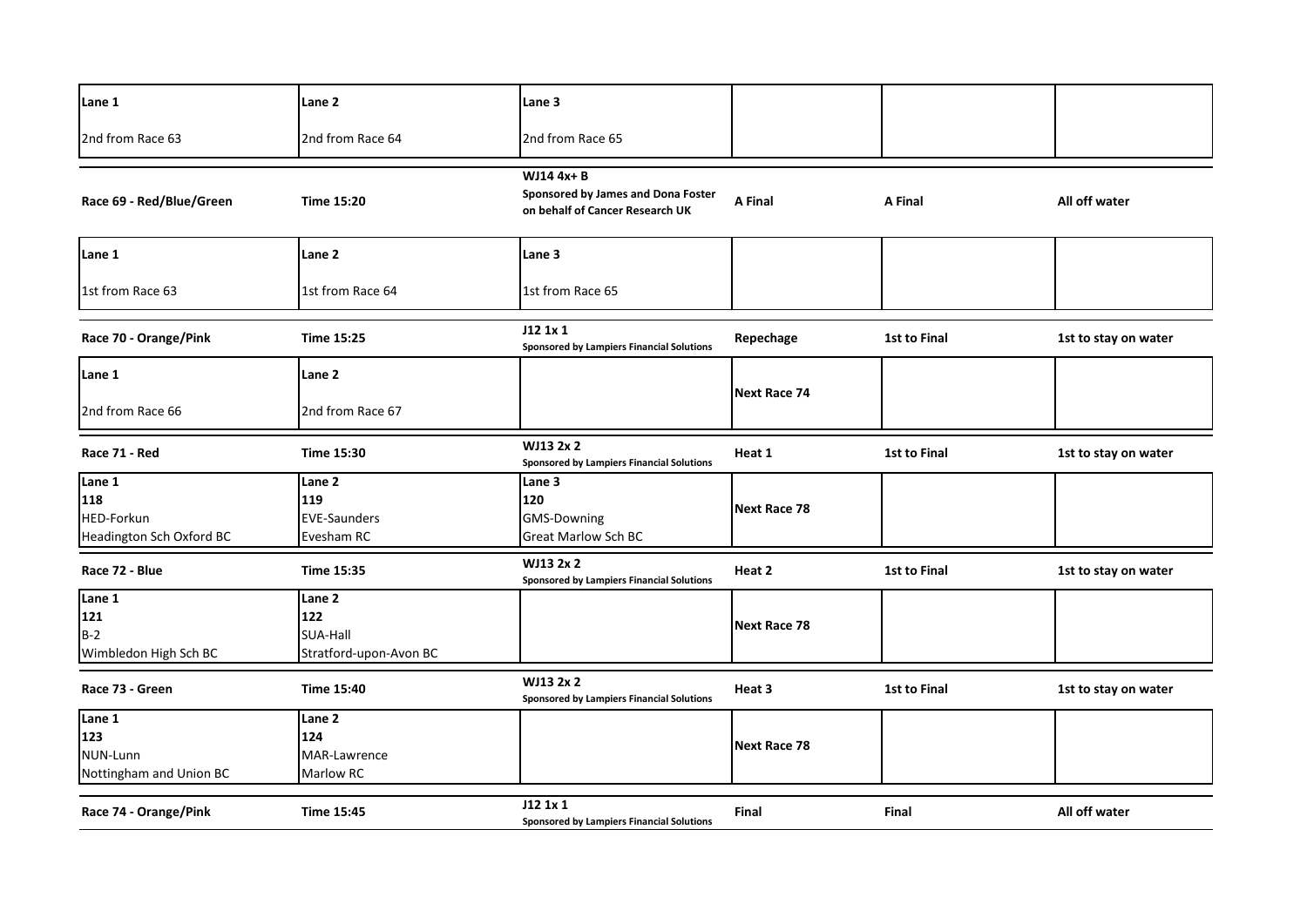| Lane 1                          | Lane 2                  | <b>Lane 3</b>                                                        |                    |                                                          |               |
|---------------------------------|-------------------------|----------------------------------------------------------------------|--------------------|----------------------------------------------------------|---------------|
| 1st from Race 66                | 1st from Race 67        | 1st from Race 70                                                     |                    |                                                          |               |
| Race 75 - Orange                | <b>Time 15:50</b>       | WJ12 4x+<br><b>Sponsored by Kriston Technology</b>                   | Heat 1             | 1st to A Final, 2nd to B Final 1st and 2nd stay on water |               |
| Lane 1                          | Lane <sub>2</sub>       | Lane 3                                                               |                    |                                                          |               |
| 125                             | 126                     | 127                                                                  | Next Race 82 or 83 |                                                          |               |
| <b>HIN-Gorrell</b>              | NUN-McLeod              | <b>HED-Gairdner</b>                                                  |                    |                                                          |               |
| <b>Hinksey Sculling Sch</b>     | Nottingham and Union BC | Headington Sch Oxford BC                                             |                    |                                                          |               |
| Race 76 - Pink                  | Time 15:55              | WJ12 4x+<br><b>Sponsored by Kriston Technology</b>                   | Heat 2             | 1st to A Final, 2nd to B Final 1st and 2nd stay on water |               |
| Lane $\overline{1}$             | Lane 2                  | Lane 3                                                               |                    |                                                          |               |
| 128                             | 129                     | 130                                                                  | Next Race 82 or 83 |                                                          |               |
| <b>HED-Howard</b>               | NUN-Forward-2           | <b>HED-Robinson</b>                                                  |                    |                                                          |               |
| Headington Sch Oxford BC        | Nottingham and Union BC | Headington Sch Oxford BC                                             |                    |                                                          |               |
| Race 77 - Yellow                | <b>Time 16:00</b>       | WJ12 4x+<br><b>Sponsored by Kriston Technology</b>                   | Heat 3             | 1st to A Final, 2nd to B Final 1st and 2nd stay on water |               |
| Lane 1                          | Lane 2                  | Lane 3                                                               |                    |                                                          |               |
| 131                             | 132                     | 133                                                                  | Next Race 82 or 83 |                                                          |               |
| HED-Gage                        | RDH-Macpherson-2        | CFR-Clarke                                                           |                    |                                                          |               |
| <b>Headington Sch Oxford BC</b> | Radnor House Sch RC     | Cheney Sch Oxford BC                                                 |                    |                                                          |               |
| Race 78 - Red/Blue/Green        | Time 16:05              | WJ13 2x 2<br><b>Sponsored by Lampiers Financial Solutions</b>        | Final              | <b>Final</b>                                             | All off water |
| Lane 1                          | Lane 2                  | Lane 3                                                               |                    |                                                          |               |
| 1st from Race 71                | 1st from Race 72        | 1st from Race 73                                                     |                    |                                                          |               |
| Race 79 - Red                   | Time 16:10              | J12 2x Sponsored by the Binnian and<br><b>Ledgard-Hoile Families</b> | Heat 1             | 1st to A Final, 2nd to B Final 1st and 2nd stay on water |               |
| Lane 1                          | Lane 2                  | Lane 3                                                               |                    |                                                          |               |
| 134                             | 135                     | 136                                                                  | Next Race 84 or 85 |                                                          |               |
| DRG-Newton                      | CRA-Cunningham-2        | MAR-Kean-2                                                           |                    |                                                          |               |
| Dragon Sch BC                   | Cranmore Sch            | Marlow RC                                                            |                    |                                                          |               |
| Race 80 - Blue                  | Time 16:15              | J12 2x Sponsored by the Binnian and<br><b>Ledgard-Hoile Families</b> | Heat 2             | 1st to A Final, 2nd to B Final 1st and 2nd stay on water |               |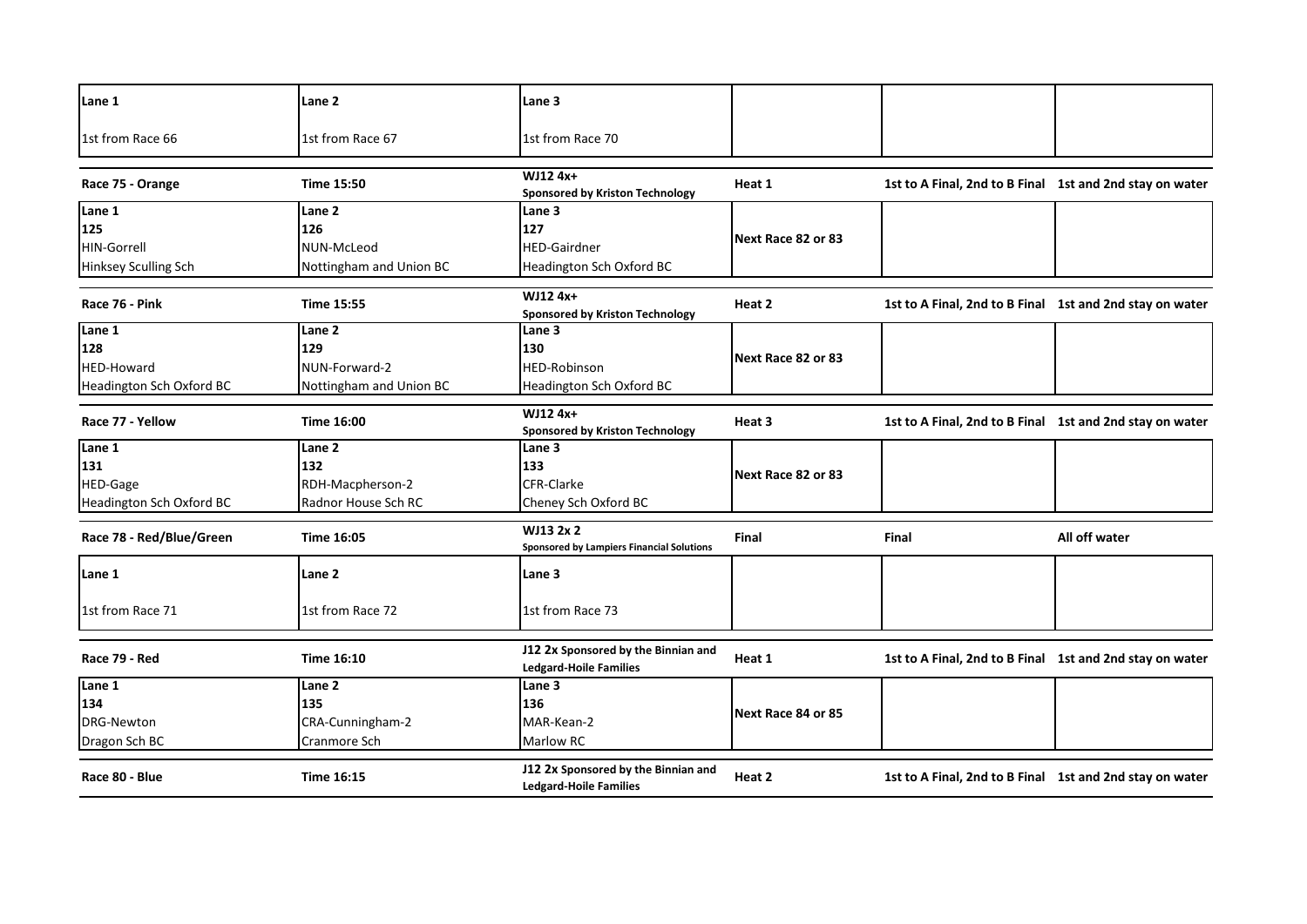| Lane 1                         | Lane 2               | Lane 3                                                               |                    |                                                          |                   |
|--------------------------------|----------------------|----------------------------------------------------------------------|--------------------|----------------------------------------------------------|-------------------|
| 137                            | 138                  | 139                                                                  | Next Race 84 or 85 |                                                          |                   |
| <b>CRA-Mellstrom</b>           | <b>CFR-Marshall</b>  | LVA-Dean-2                                                           |                    |                                                          |                   |
| Cranmore RC                    | Cheney Sch Oxford BC | LVS Ascot BC                                                         |                    |                                                          |                   |
| Race 81 - Green                | Time 16:20           | J12 2x Sponsored by the Binnian and<br><b>Ledgard-Hoile Families</b> | Heat 3             | 1st to A Final, 2nd to B Final 1st and 2nd stay on water |                   |
| Lane 1                         | Lane 2               |                                                                      |                    |                                                          |                   |
| 140                            | 141                  |                                                                      |                    |                                                          |                   |
| HIN-Veal                       | <b>CRA-Bourner</b>   |                                                                      | Next Race 84 or 85 |                                                          |                   |
| Hinksey Sculling Sch           | Cranmore Sch         |                                                                      |                    |                                                          |                   |
|                                |                      |                                                                      |                    |                                                          |                   |
| Race 82 - Orange, Pink, Yellow | <b>Time 16:25</b>    | WJ12 4x+<br><b>Sponsored by Kriston Technology</b>                   | <b>B</b> Final     | <b>B</b> Final                                           | All off water     |
| Lane 1                         | Lane 2               | Lane 3                                                               |                    |                                                          |                   |
| 2nd from Race 75               | 2nd from Race 76     | 2nd from Race 77                                                     |                    |                                                          |                   |
| Race 83 - Orange, Pink, Yellow | Time 16:30           | WJ12 4x+<br><b>Sponsored by Kriston Technology</b>                   | A Final            | A Final                                                  | All off water     |
| Lane 1                         | Lane 2               | Lane 3                                                               |                    |                                                          |                   |
| 1st from Race 75               | 1st from Race 76     | 1st from Race 77                                                     |                    |                                                          |                   |
| Race 84 - Red/Blue/Green       | Time 16:35           | J12 2x Sponsored by the Binnian and<br><b>Ledgard-Hoile Families</b> | <b>B</b> Final     | <b>B</b> Final                                           | All off water     |
| Lane 1                         | Lane 2               | Lane 3                                                               |                    |                                                          |                   |
| 2nd from Race 79               | 2nd from Race 80     | 2nd from Race 81                                                     |                    |                                                          |                   |
| Race 85 - Red/Blue/Green       | Time 16:35           | J12 2x Sponsored by the Binnian and<br><b>Ledgard-Hoile Families</b> | A Final            | A Final                                                  | All off water     |
| Lane 1                         | Lane 2               | Lane 3                                                               |                    |                                                          |                   |
| 1st from Race 79               | 1st from Race 80     | 1st from Race 81                                                     |                    |                                                          |                   |
| Race 86 - Red                  | Time 16:45           | WJ13 1x 1<br>Sponsored by Lampiers Financial Solutions               | Heat 1             | 1st to Final                                             | 1st stay on water |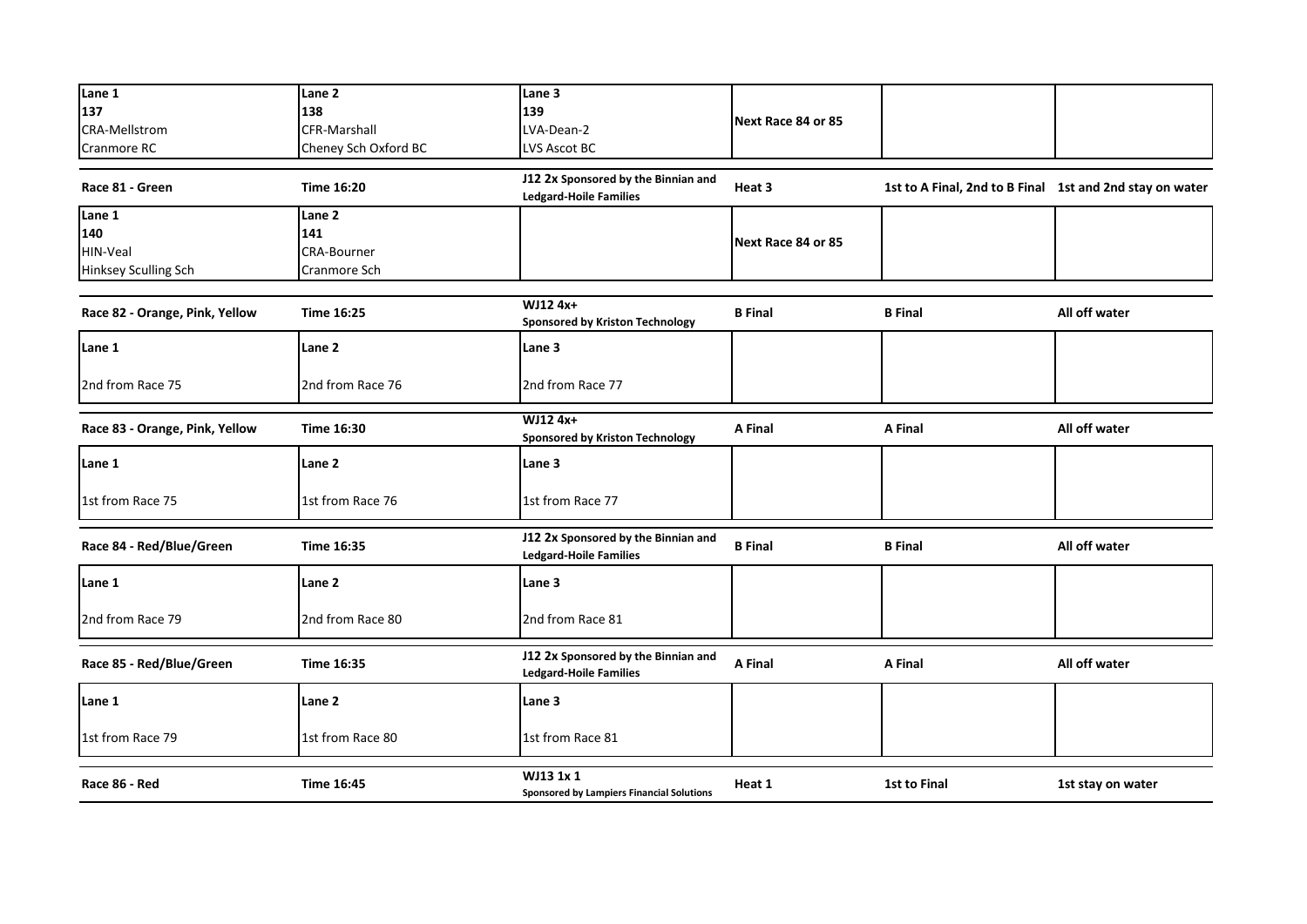| Lane 1                     | Lane 2                   | Lane 3                                                        |                     |                                                          |                   |
|----------------------------|--------------------------|---------------------------------------------------------------|---------------------|----------------------------------------------------------|-------------------|
| 142                        | 143                      | 144                                                           |                     |                                                          |                   |
| NUN-Newman                 | TKC-Zirps-2              | <b>HIN-Myers</b>                                              | <b>Next Race 91</b> |                                                          |                   |
| Nottingham and Union BC    | Team Keane Sculling Sch  | Hinksey Sculling Sch                                          |                     |                                                          |                   |
|                            |                          |                                                               |                     |                                                          |                   |
| Race 87 - Blue             | Time 16:50               | WJ13 1x 1<br><b>Sponsored by Lampiers Financial Solutions</b> | Heat 2              | 1st to Final                                             | 1st stay on water |
| Lane 1                     | Lane 2                   |                                                               |                     |                                                          |                   |
| 145                        | 146                      |                                                               | <b>Next Race 91</b> |                                                          |                   |
| RDH-Doyle                  | SUA-Hill                 |                                                               |                     |                                                          |                   |
| Radnor House Sch RC        | Stratford-upon-Avon BC   |                                                               |                     |                                                          |                   |
| Race 88 - Green            | Time 16:55               | WJ13 1x 1<br>Sponsored by Lampiers Financial Solutions        | Heat 3              | 1st to Final                                             | 1st stay on water |
| Lane 1                     | Lane 2                   |                                                               |                     |                                                          |                   |
| 147                        | 148                      |                                                               |                     |                                                          |                   |
| ROS-Mutlow                 | HED-Walsh-2              |                                                               | <b>Next Race 91</b> |                                                          |                   |
| <b>Ross RC</b>             | Headington Sch Oxford BC |                                                               |                     |                                                          |                   |
|                            |                          |                                                               |                     |                                                          |                   |
| Race 89 - Orange           | Time 17:00               | WJ13 2x 3<br><b>Sponsored by Lampiers Financial Solutions</b> | Heat 1              | 1st to Final, 2nd to Repechage 1st and 2nd stay on water |                   |
| Lane 1                     | Lane 2                   | Lane 3                                                        |                     |                                                          |                   |
| 149                        | 150                      | 151                                                           | Next Race 94 or 97  |                                                          |                   |
| GMS-Dove                   | <b>HED-Bewes</b>         | <b>TKC-Parkin</b>                                             |                     |                                                          |                   |
| <b>Great Marlow Sch BC</b> | Headington Sch Oxford BC | Team Keane Sculling Sch                                       |                     |                                                          |                   |
| Race 90 - Pink             | Time 17:05               | WJ13 2x 3<br><b>Sponsored by Lampiers Financial Solutions</b> | Heat 2              | 1st to Final, 2nd to Repechage 1st and 2nd stay on water |                   |
| Lane 1                     | Lane 2                   | Lane <sub>3</sub>                                             |                     |                                                          |                   |
| 152                        | 153                      | 154                                                           | Next Race 94 or 97  |                                                          |                   |
| RDH-Lloyd                  |                          | HED-Gada                                                      |                     |                                                          |                   |
| Radnor House Sch RC        | Wimbledon High Sch BC    | Headington Sch Oxford BC                                      |                     |                                                          |                   |
| Race 91 - Red/Blue/Green   | Time 17:10               | WJ13 1x 1<br><b>Sponsored by Lampiers Financial Solutions</b> | Final               | Final                                                    | All off water     |
| Lane 1                     | Lane 2                   | Lane 3                                                        |                     |                                                          |                   |
| 1st from Race 86           | 1st from Race 87         | 1st from Race 88                                              |                     |                                                          |                   |
| Race 92 - Red              | Time 17:15               | J121x2<br>Sponsored by Lampiers Financial Solutions           | Heat 1              | 1st to Final, 2nd to Repechage 1st and 2nd stay on water |                   |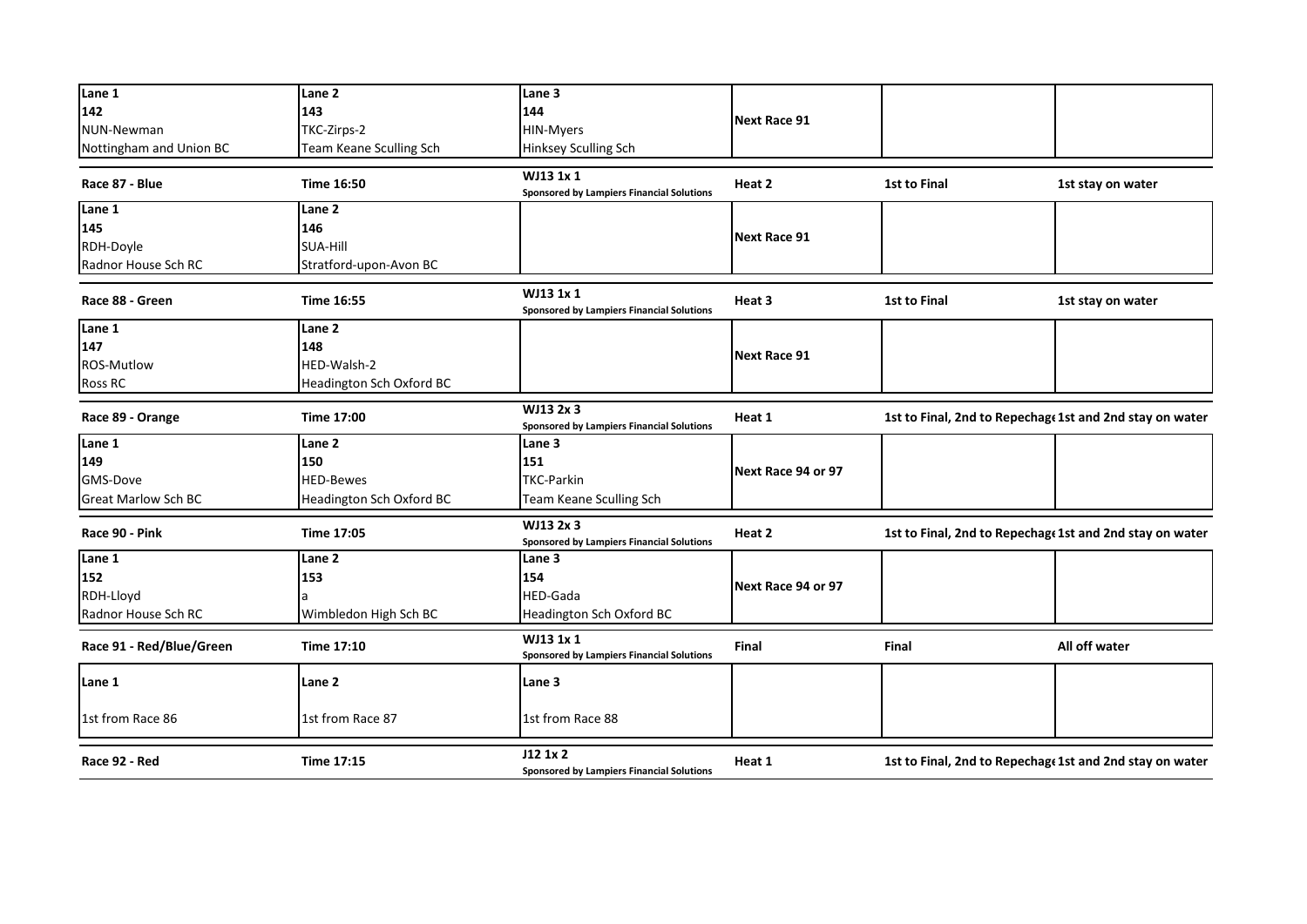| Lane 1                | Lane 2                  | Lane 3                                                 | Next Race 96 or 100 |                                                          |                   |
|-----------------------|-------------------------|--------------------------------------------------------|---------------------|----------------------------------------------------------|-------------------|
| 155                   | 156                     | 157                                                    |                     |                                                          |                   |
| <b>RDH-Patterson</b>  | DRG-MacLaren            | <b>CRA-Roberts</b>                                     |                     |                                                          |                   |
| Radnor House Sch RC   | Dragon Sch BC           | Cranmore Sch                                           |                     |                                                          |                   |
| Race 93 - Blue        | Time 17:20              | J121x2<br>Sponsored by Lampiers Financial Solutions    | Heat 2              | 1st to Final, 2nd to Repechage 1st and 2nd stay on water |                   |
| Lane 1                | Lane 2                  | Lane 3                                                 |                     |                                                          |                   |
| 158                   | 159                     | 160                                                    | Next Race 96 or 100 |                                                          |                   |
| RDH-James             | NUN-Caveney-Pulak       | <b>CRA-Mather</b>                                      |                     |                                                          |                   |
| Radnor House Sch RC   | Nottingham and Union RC | Cranmore Sch                                           |                     |                                                          |                   |
| Race 94 - Orange/Pink | Time 17:25              | WJ13 2x 3<br>Sponsored by Lampiers Financial Solutions | Repechage           | 1st to Final                                             | 1st stay on water |
| Lane 1                | Lane 2                  |                                                        | Next Race 97        |                                                          |                   |
| 2nd from Race 89      | 2nd from Race 90        |                                                        |                     |                                                          |                   |

| Race 95 - Green           | Time 17:30       | J11 4x+ Sponsored by Jo Butler                                | <b>Straight Final</b> | <b>Straight Final</b>                                    | All off water     |  |
|---------------------------|------------------|---------------------------------------------------------------|-----------------------|----------------------------------------------------------|-------------------|--|
| Lane 1                    | Lane 2           |                                                               |                       |                                                          |                   |  |
| 161                       | 162              |                                                               |                       |                                                          |                   |  |
| <b>CRA-Crehan Mills-2</b> | CRA-Weidner      |                                                               |                       |                                                          |                   |  |
| Cranmore Sch              | Cranmore Sch     |                                                               |                       |                                                          |                   |  |
| Race 96 - Red/Blue        | Time 17:35       | J121x2<br><b>Sponsored by Lampiers Financial Solutions</b>    | Repechage             | 1st to Final                                             | 1st stay on water |  |
| Lane 1                    | Lane 2           |                                                               | Next Race 100         |                                                          |                   |  |
| 2nd from Race 92          | 2nd from Race 93 |                                                               |                       |                                                          |                   |  |
| Race 97 - Orange/Pink     | Time 17:40       | WJ13 2x 3<br>Sponsored by Lampiers Financial Solutions        | Final                 | <b>Final</b>                                             | All off water     |  |
| Lane 1                    | Lane 2           | Lane 3                                                        |                       |                                                          |                   |  |
| 1st from Race 89          | 1st from Race 90 | 1st from Race 94                                              |                       |                                                          |                   |  |
|                           |                  |                                                               |                       |                                                          |                   |  |
| Race 98 - Red             | Time 17:45       | WJ13 1x 2<br><b>Sponsored by Lampiers Financial Solutions</b> | Heat 1                | 1st to Final, 2nd to Repechage 1st and 2nd stay on water |                   |  |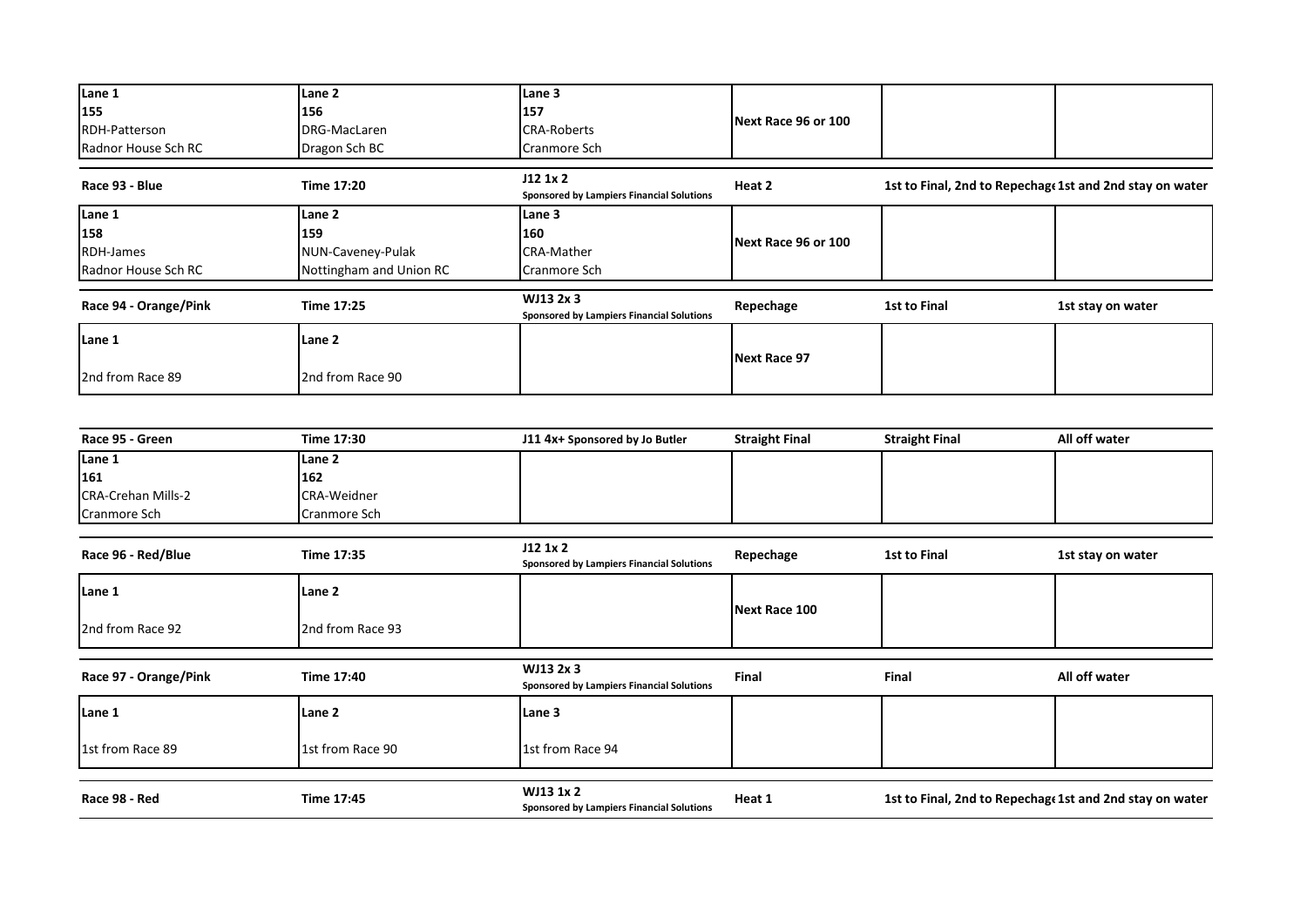| Lane 1                   | Lane <sub>2</sub>        | Lane 3                                                        |                      |                                                          |                   |
|--------------------------|--------------------------|---------------------------------------------------------------|----------------------|----------------------------------------------------------|-------------------|
| 163                      | 164                      | 165                                                           | Next Race 104 or 106 |                                                          |                   |
| HED-Dixon Young-2        | SUA-Richardson-3         | <b>HED-Perkins</b>                                            |                      |                                                          |                   |
| Headington Sch Oxford BC | Stratford-upon-Avon BC   | Headington Sch Oxford BC                                      |                      |                                                          |                   |
| Race 99 - Blue           | <b>Time 17:50</b>        | WJ13 1x 2<br><b>Sponsored by Lampiers Financial Solutions</b> | Heat 2               | 1st to Final, 2nd to Repechage 1st and 2nd stay on water |                   |
| Lane 1                   | Lane 2                   | Lane 3                                                        |                      |                                                          |                   |
| 166                      | 167                      | 168                                                           | Next Race 104 or 106 |                                                          |                   |
| <b>HED-Crary</b>         | HIN-Pearson              | <b>TKC-Laurent</b>                                            |                      |                                                          |                   |
| Headington Sch Oxford BC | Hinksey Sculling Sch     | Team Keane Sculling Sch                                       |                      |                                                          |                   |
| Race 100 - Red/Blue      | Time 17:55               | J12 1x 2<br><b>Sponsored by Lampiers Financial Solutions</b>  | Final                | Final                                                    | All off water     |
| Lane 1                   | Lane 2                   | Lane 3                                                        |                      |                                                          |                   |
| 1st from Race 92         | 1st from Race 93         | 1st from Race 96                                              |                      |                                                          |                   |
| Race 101 - Green         | <b>Time 18:00</b>        | WJ13 1x 3<br><b>Sponsored by Lampiers Financial Solutions</b> | Heat 1               | 1st to Final                                             | 1st stay on water |
| Lane 1                   | Lane 2                   | Lane 3                                                        |                      |                                                          |                   |
| 169                      | 170                      | 171                                                           |                      |                                                          |                   |
| <b>NUN-Stevens</b>       | HED-Stapley-2            |                                                               | Next Race 105        |                                                          |                   |
| Nottingham and Union BC  | Headington Sch Oxford BC | Wimbledon High Sch BC                                         |                      |                                                          |                   |
| Race 102 - Orange        | <b>Time 18:05</b>        | WJ13 1x 3<br><b>Sponsored by Lampiers Financial Solutions</b> | Heat 2               | 1st to Final                                             | 1st stay on water |
| Lane 1                   | Lane 2                   |                                                               |                      |                                                          |                   |
| 172                      | 173                      |                                                               | <b>Next Race 105</b> |                                                          |                   |
| RDH-Legrand              | TKC-Vicars-2             |                                                               |                      |                                                          |                   |
| Radnor House Sch RC      | Team Keane Sculling Sch  |                                                               |                      |                                                          |                   |
| Race 103 - Pink          | <b>Time 18:10</b>        | WJ13 1x 3<br><b>Sponsored by Lampiers Financial Solutions</b> | Heat 3               | <b>1st to Final</b>                                      | 1st stay on water |
| Lane 1                   | Lane 2                   |                                                               |                      |                                                          |                   |
| 174                      | 175                      |                                                               | <b>Next Race 105</b> |                                                          |                   |
| HIN-Megaw                | SUA-Brooker-Collins      |                                                               |                      |                                                          |                   |
| Hinksey Sculling Sch     | Stratford-upon-Avon BC   |                                                               |                      |                                                          |                   |
| Race 104 - Red/Blue      | Time 18:15               | WJ13 1x 2<br><b>Sponsored by Lampiers Financial Solutions</b> | Repechage            | <b>1st to Final</b>                                      | 1st stay on water |